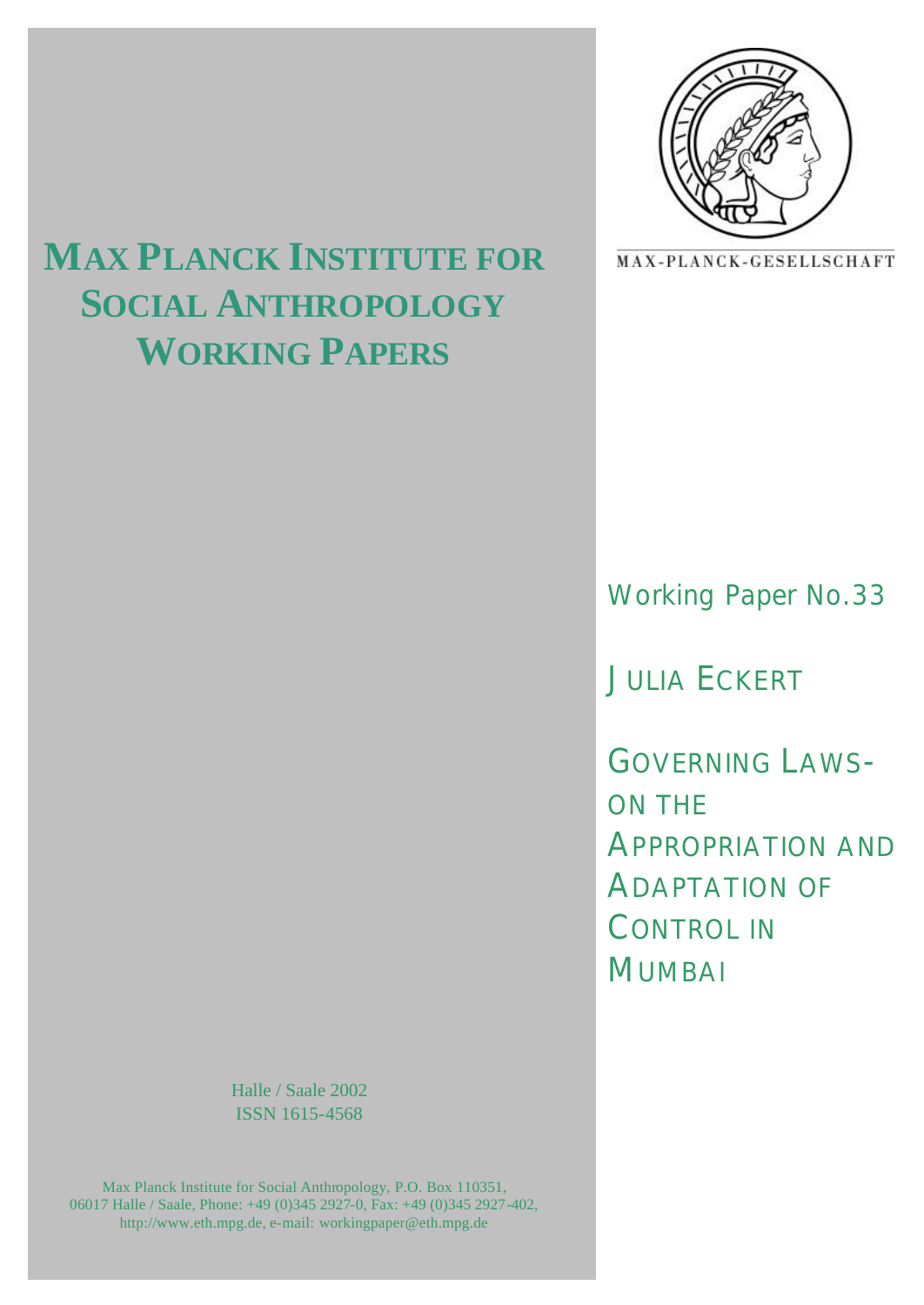# **Governing Laws – on the Appropriation and Adaptation of Control in Mumbai1**

Julia Eckert

#### **Abstract**

 $\overline{a}$ 

Studies of legal pluralism have stressed how the rules operative in different semi-autonomous social fields are constituted by the interaction, mutual influence and situational use of state and non-state legal orders. Often, however, state law is treated not as semi-autonomous but (implicitly) as autonomous, as shaping but not as being shaped. The topic of this paper is how various actors involved in the field of conflict regulation, such as different state agencies, community organisations, NGOs, commercial (legal and illegal) enterprises etc. define legal institutions in their practices and thus shape an operative legal order. The organisations that are involved in governmental roles, be they administrative, charitable, judicial or others, are intent on "capturing the state" and having their version of law endorsed by state agencies. They transform state law – by entering the "unnamed law" generated in their operations into state practices rather than into legislation. My focus is on the practices of the Shivsena, a regional political party of the Hindu Right. The interactions of the Shivsena with state agencies show how the "unnamed law" generated in the organisation's regulatory and judicial practices is introduced into the practices of state agencies. However, the party's generation of rules and regulations is intricately shaped by its competition with other organisations involved in the field of conflict regulation. And this competition is in itself again structured by law, in this case by the procedural rules of democracy. Thus the generation of an operative legal order sways between domination and adaptation, between homogenisation and pluralisation.

<sup>&</sup>lt;sup>1</sup> Julia Eckert, Max Planck Institute for Social Anthropology, P.O. Box 110351, 06017 Halle/Saale, Germany, phone: (49) 345-2927310, fax: (49) 345-2927302, e-mail: eckert@eth.mpg.de. I would like to thank Keebet and Franz von Benda-Beckmann, as well as Andreas Dafinger and Peter Finke for their insightful comments and suggestions.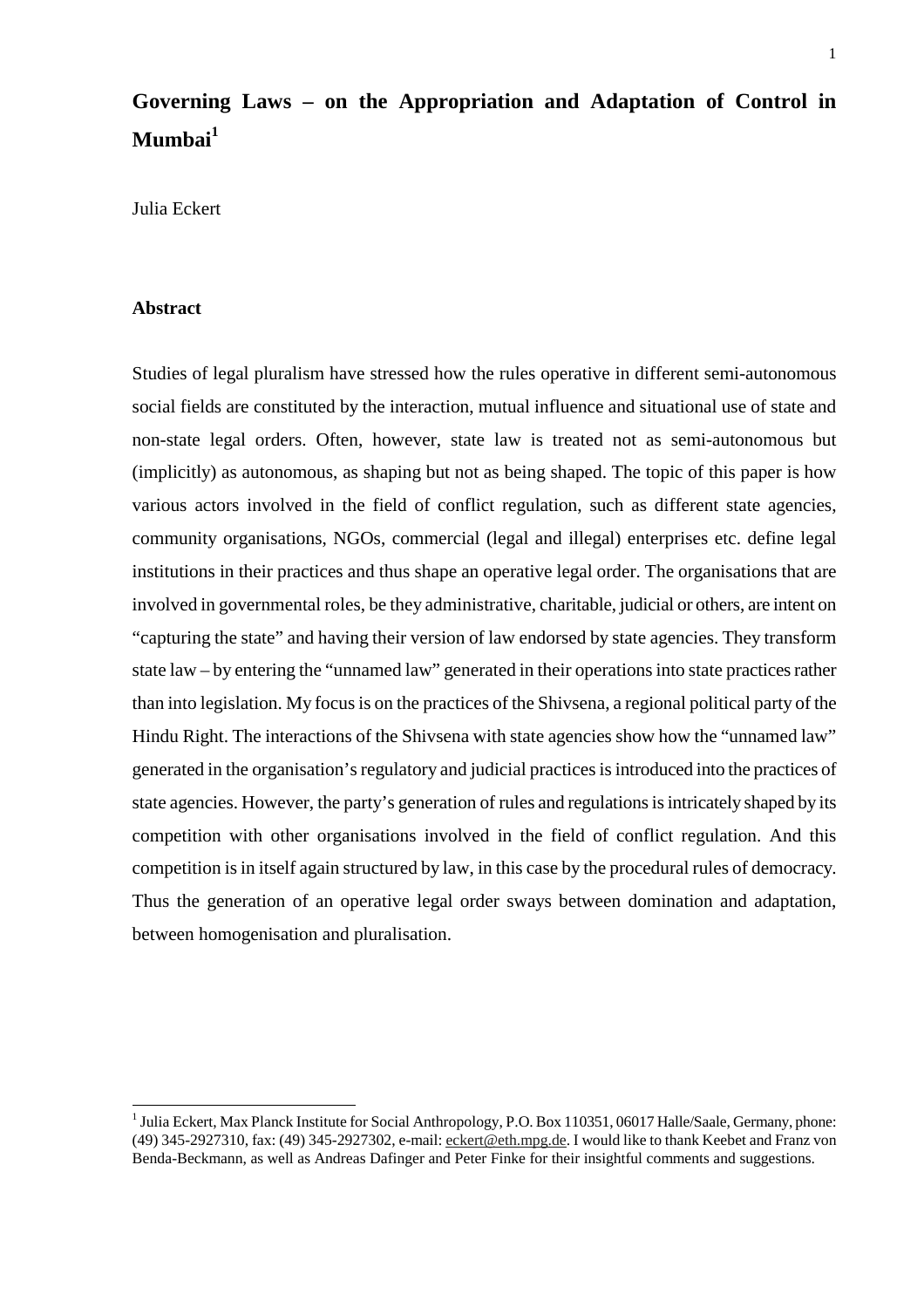## **Introduction**

The topic of this paper is the re-organisation of governance and its relation to the transformation of law. The question is how an operative legal order is affected by the interaction of various judicial institutions, formal as well as informal ones. My thesis is that various actors involved in the field of conflict regulation, like different state agencies, community organisations, NGOs, commercial (legal and illegal) enterprises etc. define legal institutions in their practices; they offer frames of interpretation and act themselves on specific interpretations of a legal framework; they set rules and practice sanctions and enforce thus certain norms and certain versions of a legal order. They produce in their interactions, inter-dependencies, co-operations and competitions, checks and balances for each other that bind them to their various constituencies, and bind them to the (legal) norms of their competitors.

 The ways they relate to each other are, at the same time shaped by the operative legal order within which they operate, and thus also – but not alone-, by state norms and state procedural rules. Whether these different institutions stand in a hierarchical relation compete with or are relatively autonomous from each other is also determined by the policies and legislation concerning the administration of law as they are formulated by new conceptualisations of the role of the state, the efficacy of forms of adjudication etc. "The centrality of the state lies to a significant extent in the way the state organises its own decentering..." (de Sousa Santos 1995: 118). Current processes of the formal or informal devolution of judicial competences by the state to alternative organisations can take at least three principal forms that spur other, unintended processes: a) the devolution of state productive and distributive tasks to private organisations – and thereby possibly the informal devolution of regulation; b) the formal decentralisation and devolution of regulatory tasks in specific fields – that will most probably also effect other fields and those not immediately concerned; and c) the independent establishment of parallel centres of judicial authority related, for example, to international legal regimes or NGOs and corporations financed by international sources. The idea of decentralisation and devolution assumes the persistence of hierarchy of jurisdiction. It still centres on the state that delegates judicial and regulative competences beyond it as well as within it; the state retains the competence to delegate competences. However, the processes of delegation, devolution and appropriation are not always clearly distinct or distinguishable. These different processes will shape differently the constellations of actors involved in the production of law. They will have different results regarding the questions of how the "law" is affected by their interaction; of who the social actors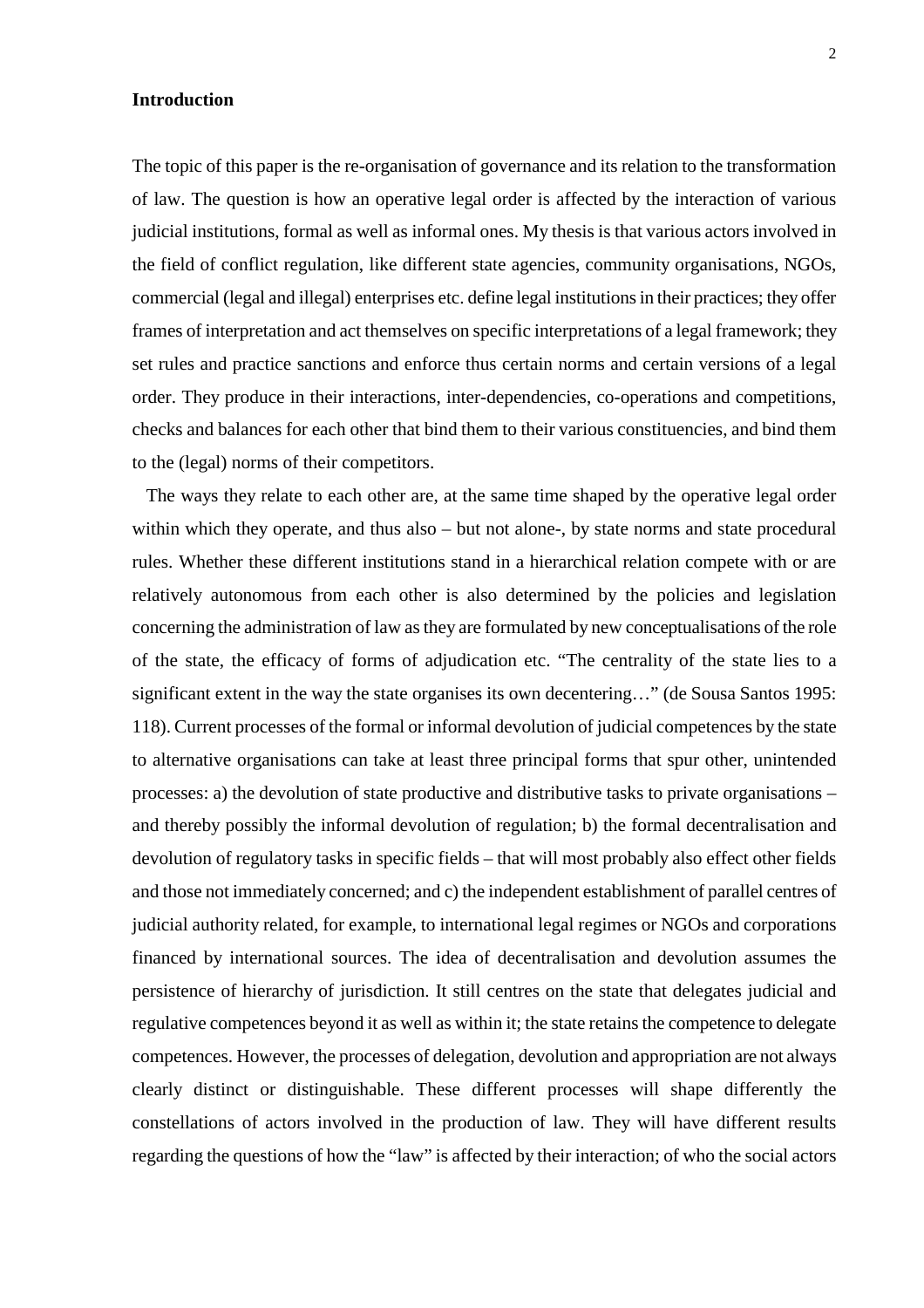involved in encoding the content of legal plurality are; and they will have different results regarding the shape of legal pluralism itself. They will differ as to the degrees of pluralisation or homogenisation, the nature of the borders between various "sets of law", between different "semiautonomous social fields" (Moore 1973), how these borders are drawn and by whom.

 The generation and transformation of law (also of state law) in the organisational practice of state and non-state agencies that take on judicial as well as other local governmental roles, is, thus, itself structured by law. There are, on the one hand, the "official" processes whereby social and political norms are incorporated into state legislation or wherein law is "shaped" by its official interpretation. At the same time the frames that legal norms create influence the ways law is generated in organisational interaction.

 Studies of legal pluralism have thus stressed how the rules operative in different semiautonomous social fields are constituted by the interaction, mutual influence and situational use of state and non-state legal orders. Often, however, state law is treated not as semi-autonomous but (implicitly) as autonomous, as shaping but not as being shaped. Moore, for example, mentions that state law might be affected (Moore 1973: 745) but she shows only how it is part of the operative "rules of the game" (Moore 1973: 743). $^2$  On the other hand, studies that consider state law generally and principally to be shaped by "general social or political norms of the community" (Woodman 1998: 52), dissolve the term "legal pluralism" as meaningless since they consider all normative orders to be essentially plural (Woodman 1998: 51). However, although more radical in their concept of plurality, they do not analyse the particular processes that produce specific relations between various norms: the "officialisation" of some and the subordination of others, for example. Likewise, other authors consider the particular shape of legal pluralism and the relation of state law and non-state law to be a function of power structures, as congruent with and determined by elite interests, as for example in de Sousa Santos' analysis of legal pluralism in Brazil.<sup>3</sup>

 If we consider state law and non-state law as constitutive of each other, or if we consider their relation as a function of power relations, we need still look at the particular constitutive processes of a legal order, i.e. at the processes that produce, re-produce and/or transform it. Fitzpatrick's notion of "combined law" (Fitzpatrick 1983, 168) considers the mutual interdependence and

<sup>&</sup>lt;sup>2</sup> Merry thus finds the way state law is shaped particularly understudied (Merry 1988: 884).

<sup>&</sup>lt;sup>3</sup> Sousa Santos finds that the "asphalt law" that he studied in a *favela* in Brazil is "probably functional to the power structures of Brazilian society" (Sousa Santos 1995: 236). His own description of the interplay between state law and the emergence of "asphalt law" seems to tell a much more complex story of their relation, shaped by antagonisms, adaptations and evasions, than his analysis admits.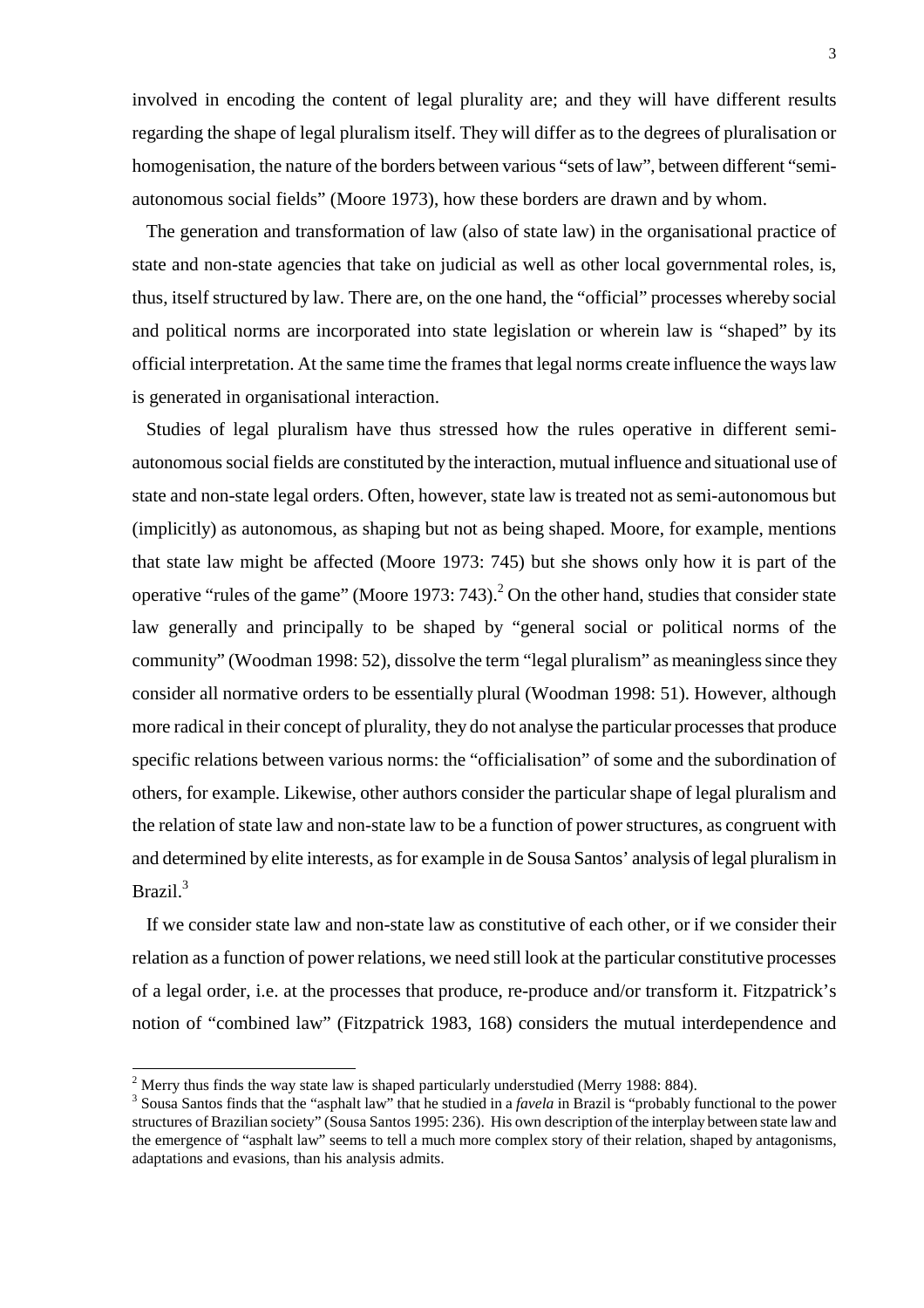mutual constitution of legal orders but maintains that they cannot be reduced to each other: it takes apart the conglomerate and analyses it towards its component elements that are combined in historical processes. Fitzpatrick too, considers the particular form and constellation of legal pluralism to be a function of the mode of production, but his conceptualisation of legal pluralism draws attention to the precise processes of "combining" and the plurality of *interactions* between various actors that are involved in shaping the "combined" legal institutions. Here the history of the establishment of these institutions is one of social, political and economic struggles that shape their particular combination. Thus, both the transformation as well as the preservation of legal orders, their pluralisation as well as their homogenisation, can be considered dynamic processes that involve human agency.

 I want to elaborate on these processes of generating an operative legal order in the interactions of various actors with reference to the administration of law in Mumbai (formerly known as Bombay.) My focus will be on the practices of one particular organisation active in the field of law and conflict regulation, namely the Shivsena, a regional political party of the Hindu Right, and its interaction with other organisations. The establishment of independent courts by the Shivsena is an example for the establishment of a legal order often termed "unnamed law". The interaction with the state agencies by the Shivsena show how "unnamed law" can be reintroduced into the practices of state agencies and thus enters – via practice rather than legislation – the state legal order. However, the interactions of both, the Shivsena as well as the various state agencies with other non-state organisations active in the field of regulation and adjudication in Mumbai's neighbourhoods also highlights how this generation of unnamed law, and its introduction into state practices, is bound and shaped by competing versions of unnamed law. The operative legal order is thus a conglomerate of these competing versions, swaying between monopolisations of one version and pluralisation. However, the competition between these different versions of unnamed law is itself again shaped by law, and in this case by the procedural rules of democracy.

 The Shivsena is political party, government (of the city of Mumbai), local NGO and criminal gang all at once. The organisation thus spans the whole range of social and political life in the city. It is thus an extreme example for the issues in question because here the processes of the deetatisation of regulation and adjudication involve a considerable degree of autonomous coercive force that is not formally delegated by the state but has been appropriated by the Shivsena. However, particularly because it is an extreme example, it sheds light on the complex matters of the use and transformation of law and the precariousness of power relations; the fact that the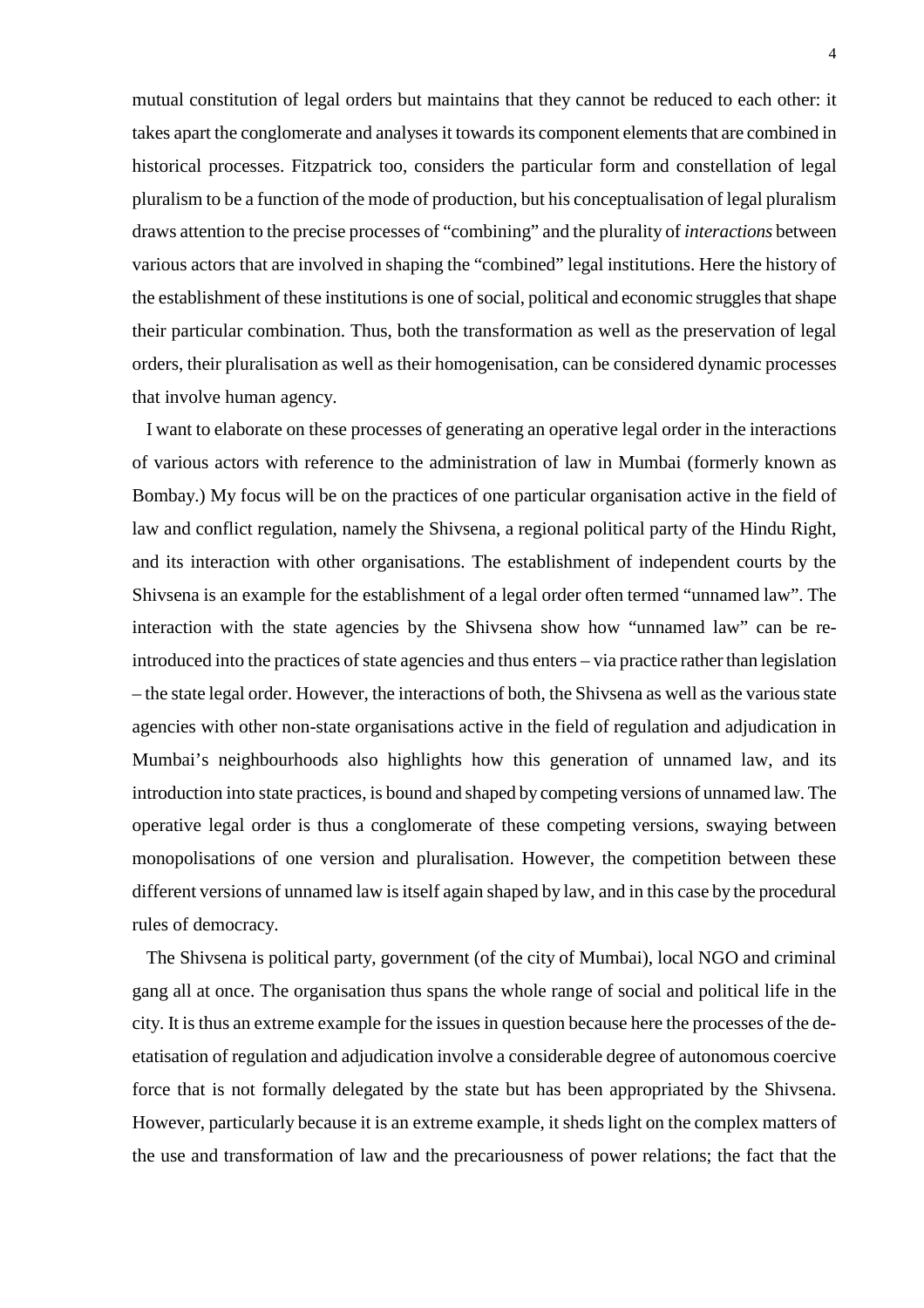organisation, despite having obtained a considerable degree of regulatory autonomy and implementation powers, is still bound to the offers of its competitors (among them the state) of normative and legal interpretations, highlights the conditions under which an operative legal order is shaped by plural pressures.

# **The Shivsena Shakhas**

The Shivsena was founded in 1966 by its still uncontested leader Bal Thackeray. First espousing regionalist claims within the newly created state of Maharashtra, it has made Hindu-nationalism its central issue of mobilisation since the early 1980s. The party has been governing the city of Mumbai since 1985, and formed the state government of Maharashtra in coalition with the BJP (Bharatiya Janata Party) from 1995 to 1999. Since 1998 it has been part of the governing coalition in the central government of India. Its distinguishing feature, however, is its strong local presence. It has established local party offices, the *Shakhas*, in every part of Mumbai as well as in most towns and villages of Maharashtra. These have become the dominant centres of local governance in many places, offering social services ranging from counselling to infra-structural improvements or protection.

 The Shivsena and the *Shakhas* present themselves, and are seen by many people as providers who "get things done". The offer of efficient pragmatism answers to needs felt in many areas of the city. These needs are tangible but also shaped by the expectations and norms of governance that the promise of development by the state has affirmed. The state's ambiguous deliverance of its developmental promise – sometimes too much and often too little – opened spaces for the substituting of the state by various institutions, which constitute themselves bases of (local) power.

 The Shivsena is explicit in its critique of the state and propounds to correct both the "too much of the state", the inefficient, bloated, expensive, inaccessible bureaucracy as well as the "too little of the state", the perceived failure of the state to fulfil its developmental promise. It thus connects to the widely pronounced disillusionment with the capacity of state bureaucracies in matters of administrative services and poses as a critique of both the bureaucratic organisation of the developmental state as well as political deliberation in parliamentary democracy. And at the same time its leaders – sometimes explicitly – answer to and reaffirm understandings of politics as the paternalist administration of distribution. They thus also cater to the idea of the providing and productive state once introduced by the Nehruvian ethos, and turned into mass populism by Indira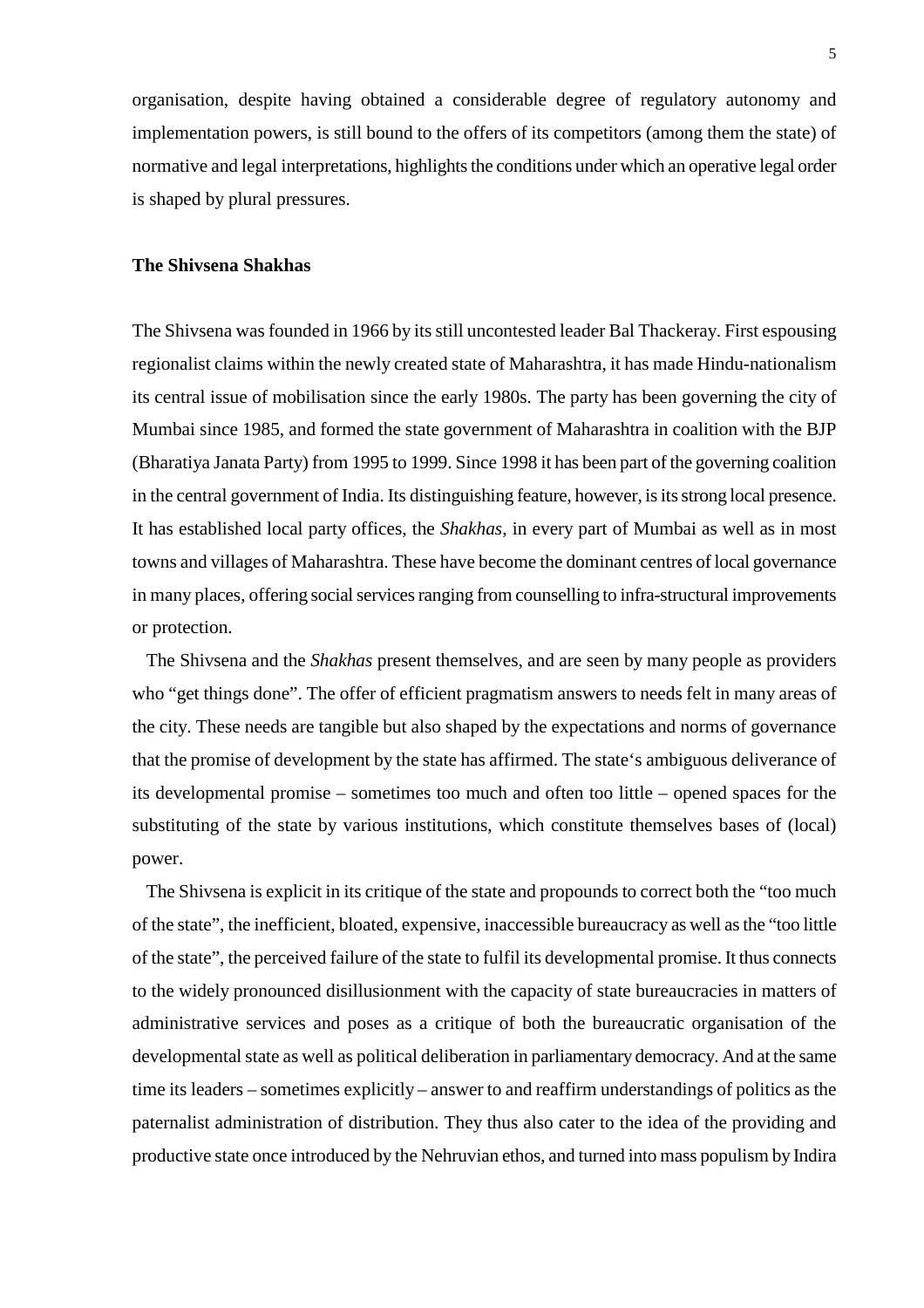Gandhi's programme of *Gharibi Hatao* ("abolish poverty"). These rhetorics are contradictory only at first glance: they combine the advocacy of the neo-liberal critique of the state with images of a strong authoritarian providing state: Bal Thackeray calls for "benevolent dictatorship", and lays the blame for state inefficiency on parliamentary procedures and on democracy which in the Sena's view are responsible for corruption and indecision. The *Shakhas* are thus the "better state", a "benevolent dictatorship" on a local scale; they fulfil what the state promised to offer but failed to deliver: They offer local services, organise infrastructural measures, such as water connections, garbage collection, public toilets or roads; they initiate employment schemes, youth activities, crèches and tutoring; they put up festivals, help in obtaining admission to schooling, and thus address a wide variety of concerns and a wide variety of every day issues of urban life. "What is politics? Politics is just good administration. So our politicians don't know politics," was the opinion of the Shivsena leader Shrikant Samolkar. "They just come and talk and go. We solve their problems," felt Vinodh Kumble, an older member of the movement. Many party members of the Shivsena, the *Sainiks* (soldiers), claim that their own activities are not "politics", but are instead based on "obvious" notions of what is good and what needs to be done. "We want to get things done. India has so many problems and our Mumbai will die. But the politicians only talk. You need to do something," a young *Shakha Pramukh*, the leader of one of the Shakhas, urged. *Sainiks* have projected their acts of protest and their acts of resolution as a model for a counterproject of politics. Thus "getting things done" is their credo: Direct action replaces parliamentary politics and is superior in efficiency and moral rectitude.

 The Shivsena's *Shakhas* supplement various functions of the state and are legitimated by their accessibility as well as their short-term efficiency. They are central in matters of distribution as well as (access to) productive services. Along with these distributive and productive tasks come regulative functions inherent in this organisation of allocation. The Shivsena takes on regulative functions explicitly, as the party connects its local (formal and informal) governance role with its particular concepts of substantive rights. However, rather than the explicit regulative claims of the party, the regulation implicit in its distributive and productive tasks shapes the operatives rules of Mumbai's neighbourhoods. Firstly, certain strategies or ideas of just allocations are involved; moreover, the *Shakhas* as centres of distribution and production are accessible and relevant to the organisation of everyday life and are therefore the vehicle of regulation.

 Such regulative functions can also be attributed to the practices of the party in the city's administration, its role in the municipal housing projects and in all infrastructural matters. But the topic of this paper is not the intricate connection of distributive and regulative tasks but more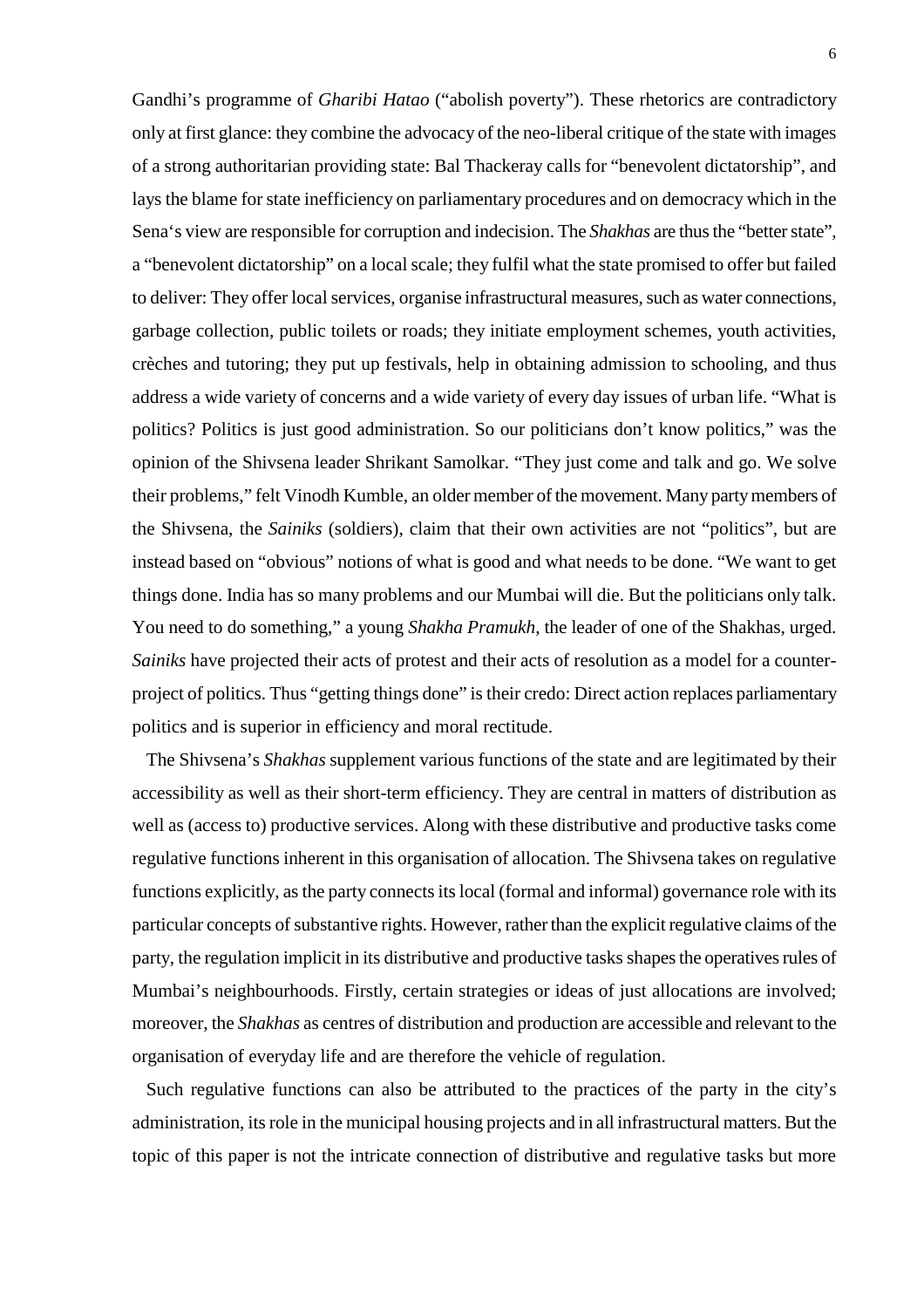strictly the connection of judicial and legislative functions. These are most clearly exemplified by the Shivsena's courts. These courts are among the most sought after services the party offers in the neighbourhoods of Mumbai.

 The Shivsena courts deal with family matters, conflicts over property and contracts, with questions of land ownership, alimentation, labour issues and disputes relating to everyday living in the city. Issues range from quarrels about the rights to a specific location of a hawker's stall, disputes over garbage dumps or noisiness, petty crime and cheating, to litigations over loans and property and to real estate disputes – which easily become deadly serious in a real-estate market like Mumbai's. Thus they deal with civil as well as criminal matters, and often also with administrative regulation.

 Mostly issues are brought before the *Shakhas Pramukh* by one of the litigants; sometimes the Shivsena intervenes on its own behalf. Judgements always attempt to produce the results demanded by the party whose claims are affirmed: a piece of land changes its proprietor, a building is demolished, a garbage dump is removed, a hawker is expelled, money is paid or not, etc.; often, of course it also involves the physical threat or punishment of "the culprit". Judgements are certain to be carried out – and that is one reason for the use of the courts – as they are swiftly enforced by the *Sainiks.*

 The establishment as well as the use of the Shivsena courts by the clients of the party relates directly to the inefficiency and inaccessibility of the state courts. This is reflected both in the explanations of people who have sought the assistance of the Shivsena courts as well as in the self-representation of the Shivsena.

"For the people, anything is better than paying lawyers' fees and then waiting endlessly for judgements. We have had *lok panchayats* [local governing councils, JE] long before they were introduced by law and I think this is just like common *lok adalat* [customary law, JE], as now favoured by the government."<sup>4</sup>

The backlog in state courts in India means that procedures last over decades. This has prompted the World Bank, for example, to suggest delegation of judicial tasks to alternative institutions of dispute regulation (ADR) as part of its programme of judicial reform and good governance (World Bank 2000: 45). Although the Shivsena is probably not the candidate for decentralisation and privatisation programmes that international organisations have in mind, the party's justifications of its courts often speak the same language and are in line with widely pronounced

<sup>4</sup> Interview with Sudha Churi, March 1997, while she was the leader of the Sena's women's organisation *Mahila Aghadi.*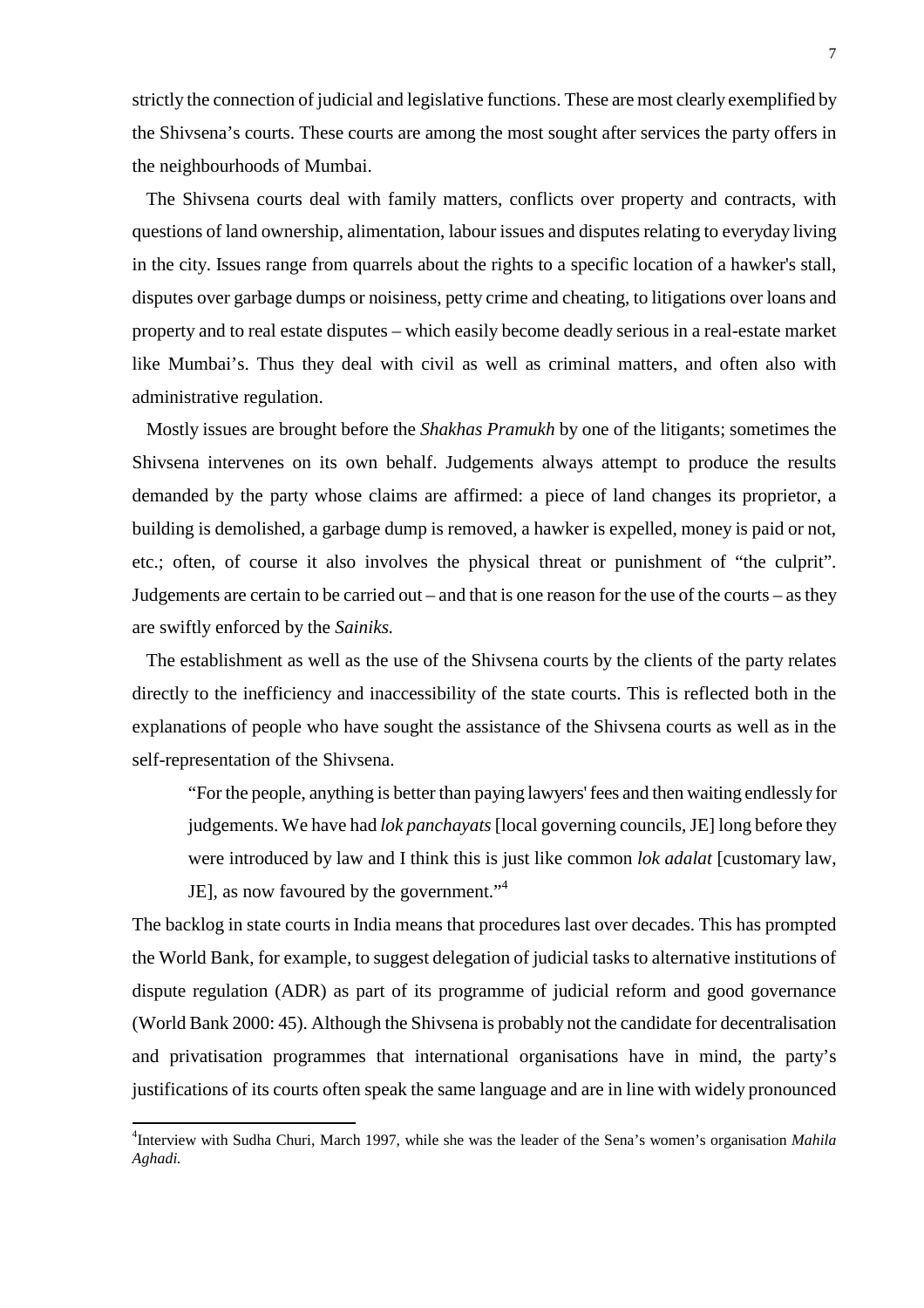analyses of the crisis of the state. They are part of the party's general stance that its *Shakhas* fulfil state tasks better than the state itself, and that such tasks should be delegated to private or communitarian organisations.<sup>5</sup>

 The criticism of, and the distinction from state agencies are not sought (or at least not explicitly, in the case of law) in terms of the norms and values of state law but in terms of the alleged inefficiency and inaccessibility of state procedures.<sup>6</sup> The Sena courts do not contest the validity of state law, rather they contest the efficiency and accessibility of state courts. In fact, in terms of legal institutions the Shivsena refer to various legal "traditions": to the official law, to ideas of human rights here understood as essentially defined collective rights, and to the *lok adalat*, the customary law. *Lok adalat* was once introduced as a local form of judiciary connected to the *panchayat* system, the village councils, to administer state law by the state itself as part of its decentralisation programme (Galanter 1997: 68). Nowadays *lok adalat* courts are part of the judicial reform programme introduced by the central state and function as mediation institutions. The Sena does not name an alternative normative order as more valid or legitimate; it does not refer to religious law or other sources of legitimate ideas of justice. Rather, it refers – in name – to just those sets of laws that the state too deems legitimate and re-interprets them in a majoritarian, Hindu-nationalist, or: vigilantist manner.

 Thus in the courts as well as in its administrative role in the localities of Mumbai the Sena propounds to be "the better state": it tunes in with a general critique of state administration, decentralisation programmes introduced by the state itself as well as international organisations, and "good governance" concepts of by-passing the state. The Shivsena, too, by-passes the state and organises the new world not only in an ideological manner of rights to participation, but also

<sup>&</sup>lt;sup>5</sup>The Shivsena government itself has frequently delegated governmental tasks to the party's own "NGOs", for example the Shiv Udyog Sena. Members of the Shivsena government considered the governmental employment exchanges to be inefficient, and rather than improving government services they chose to form an independent Shivsena employment unit, through which the "son of the soil" policies, i.e. employment priority for those of Maharahstrian origin that the Shivsena demanded in the 1960s and 70s could be taken up again. Apart from providing an arena for Raj Thackeray, one of the possible heirs to the throne of Bal Thackeray, the Shiv Udyog Sena served to dissociate the Shivsena from the dysfunctional government institutions, or rather: the failure of the Shivsena government to tackle the problem of unemployment. The Shiv Udyog Sena, for example, claimed to have organised 2.7 million jobs for the 3.79 million unemployed of Maharashtra, while the 732 crore (7320 Million Rs.) job scheme initiated by former Chief Minister Manohar Joshi floundered. Unlike for government services, the lack of large-scale successes of the Shiv Udyog Sena could be blamed on adverse circumstances, such as the bureaucratic structures of the state. Such non-governmental organisations could thus provide their mother organisation, the Shivsena, with a legitimacy which the Sena-run government – inefficient as any other – could not. Moreover, the Shakhas' services as well as those of the Shivsena's organisational wings are supposed to be given as "gifts", not as the fulfilment of administrative tasks; they are presented as "voluntary services" to the community.

 ${}^6$ The exception is the dispute over minority rights and the plural personal laws instituted in India. The Shivsena, as other Hindu Nationalist organisations, favours a uniform civil code and the abolition of caste or religion based minority rights and quotas.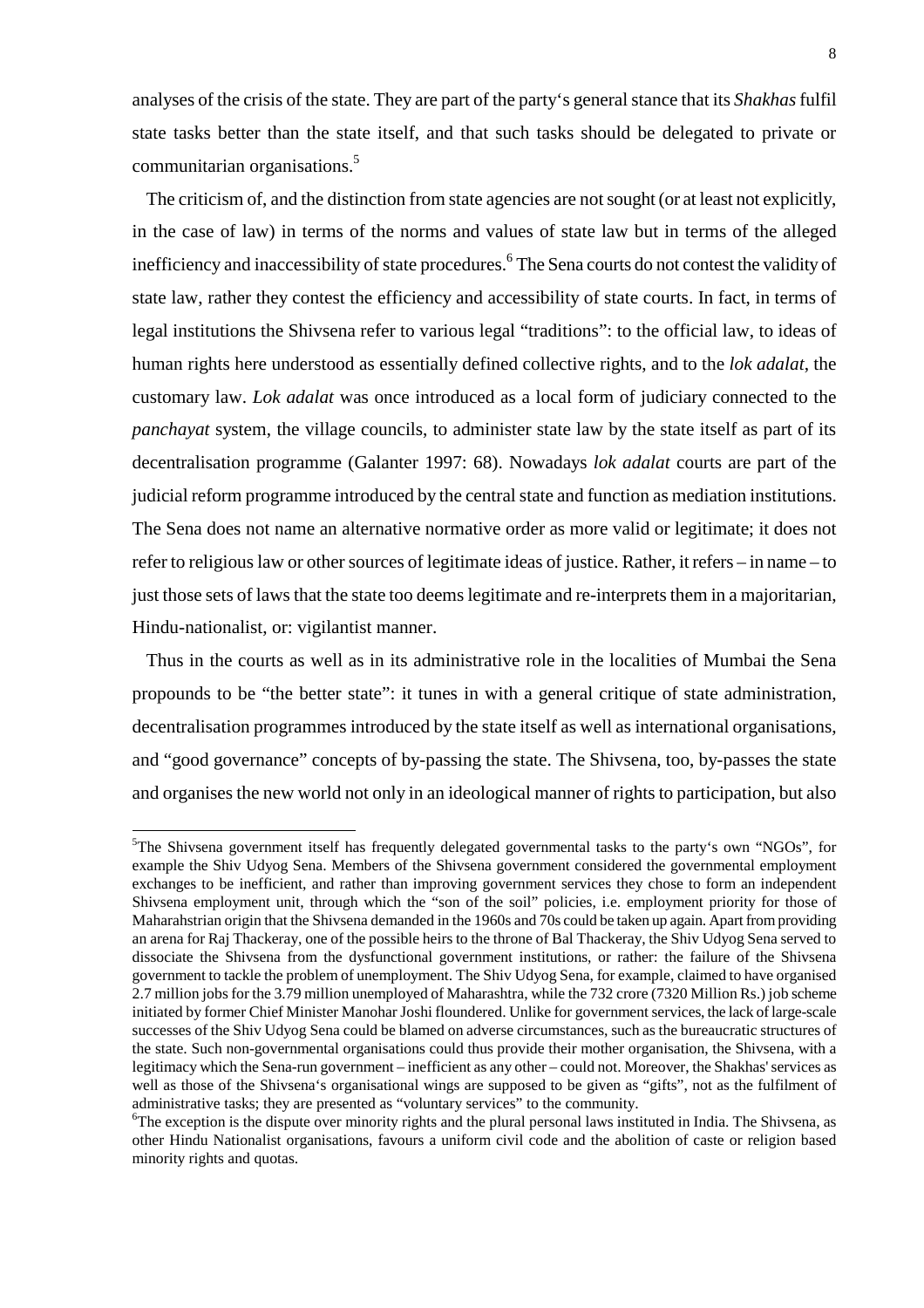in a practical manner, establishing intermediary institutions which realise the particular explicit and implicit norms of regulation the party espouses.

## **Transformations and Authenticity**

The criticism of legal procedures as inefficient, and the concentration on substantive law is central to the transformations of material law effected by the appropriation of regulative tasks by the Shivsena and other non-state actors. The substantive content of the legal institutions that the Shivsena refer to is defined by the party's practices. Thus, *lok adalat* becomes what the Shivsena does in its courts; *mediation* "like you in the West also have now" is what the Shakha Pramukh does presiding over the courts; *human rights* is what is declared by the Shivsena to be "nationalist and human" and justification for the party's anti-Muslim stance.

 This re-definition of law and the identification of various institutions with the Sena's practices are accepted at first only by those who are members of the party. It is very often also reproduced in academic and charity descriptions of the life of Mumbai's poor as the authentic culture of the people, the mythical "common man" (see for example Hansen 1996: 166; Heuzé 1995; Patel 1995). It has in some areas indeed become the "culture" of every day life as the Sena's institutions govern everyday practices in the locality and thus become part of the everyday governance of the city. Particularly within their local, accessible establishment and their every day use, the Sena's modes are naturalised as authentic: The Sena's courts are presented as accessible and therefore as more participatory and "close to the people". They are presented as representing the "common man's" sense of justice and making that sort of justice available to that very "common man". The party naturalises its forms and practices by merging and identifying them with everyday institutions of urban life. The particular transformation of the latter in the course of their identification with, or occupation by the Sena becomes easily invisible within the legends of the culture of the "common people". The Sena has been very active in defining the content and limits of the "people's culture". It has elevated strands of urban public culture to the heights of popular authenticity; and it has equally violently fended off what it considered "alien" and subversive in the name of tradition and of Indian culture. In its everyday reproduction of these institutions its version takes on the nimbus of the "authentic" – mostly by involving their clients into the production of these transformed institutions.

 The participatory manner of making law available affirms the redefined norms and practices. The clients often adhere very selectively to the service offers of the Shivsena. They often might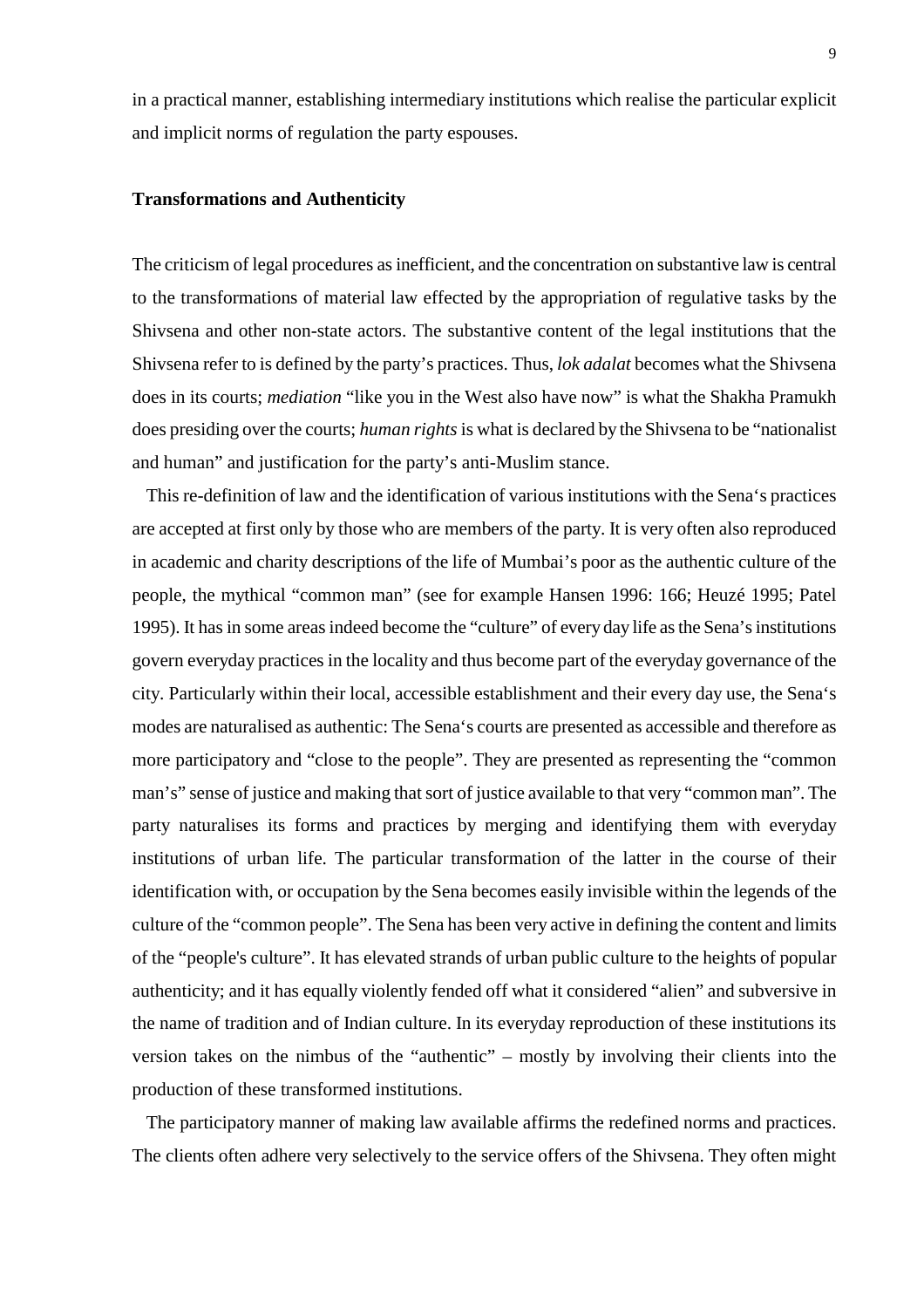not approve of the party's practices, or its norms but use its offers anyway because they are indeed more accessible than those of the state. The use of these institutions is thus no indication of their overall legitimacy, nor of a general "trust" in them; rather, this use is pragmatic. What is legitimate is thus their efficacy in certain matters. However, the use of these institutions, which is at first instrumental and pragmatic, might produce their legitimacy; the fact that adherence to the Shivsena's ideological and practical offers is merely selective does not hinder the reproduction of the party's overall stances through this very use. The selective adherence to the Sena's various offers which many people espouse dissolves within the merging of these offers in the institutional integration within the *Shakha*. The "pragmatic legitimacy" produced through the availability and use of one particular service is transferred onto the party as a whole. Therefore, its other activities can share in the legitimacy of the whole organisation. Institutional integration and selective use both affirm the overall *Shakha* structure and reproduce its norms; they create the authenticity attributed to the *Shakhas*' practices. The production of legitimacy, i.e. the affirmation through use, the normativity of the factual produces an "authenticity" wherein the history of the establishment of these institutions has become invisible.

 The practices of the Shivsena thus define 1. the substantive content of those institutions the procedures of which the Shivsena pays reference to; 2. the "essence" of the substantive content in terms of the party's ideas and representations of "the common man". That the culture of the common man is created within and through the practices of the party disappears into oblivion.

# **Re-entering the State**

The identification of certain legal institutions with the practices of the Shivsena does not stop at the self-representation of the party in word and deed. It is implicit also in the acceptance and adoption of the Sena's practices by state agencies. Of interest is how these transformed concepts are re-introduced into the practices of state agencies and how they are made official by the cooperation with or delegation of certain tasks of these agencies to the Sena's *Shakhas*.

 The most obvious form this acceptance takes is the frequent non-intervention of the police into the illegal activities of the Shivsena. What is of more immediate relevance to the transformation of law, however, is the cooperation between state-agencies and the Shivsena, and in particular the police and the Shivsena. It involves the explicit delegation of tasks to the Shivsena and thus the implicit "officialisation" of its practices.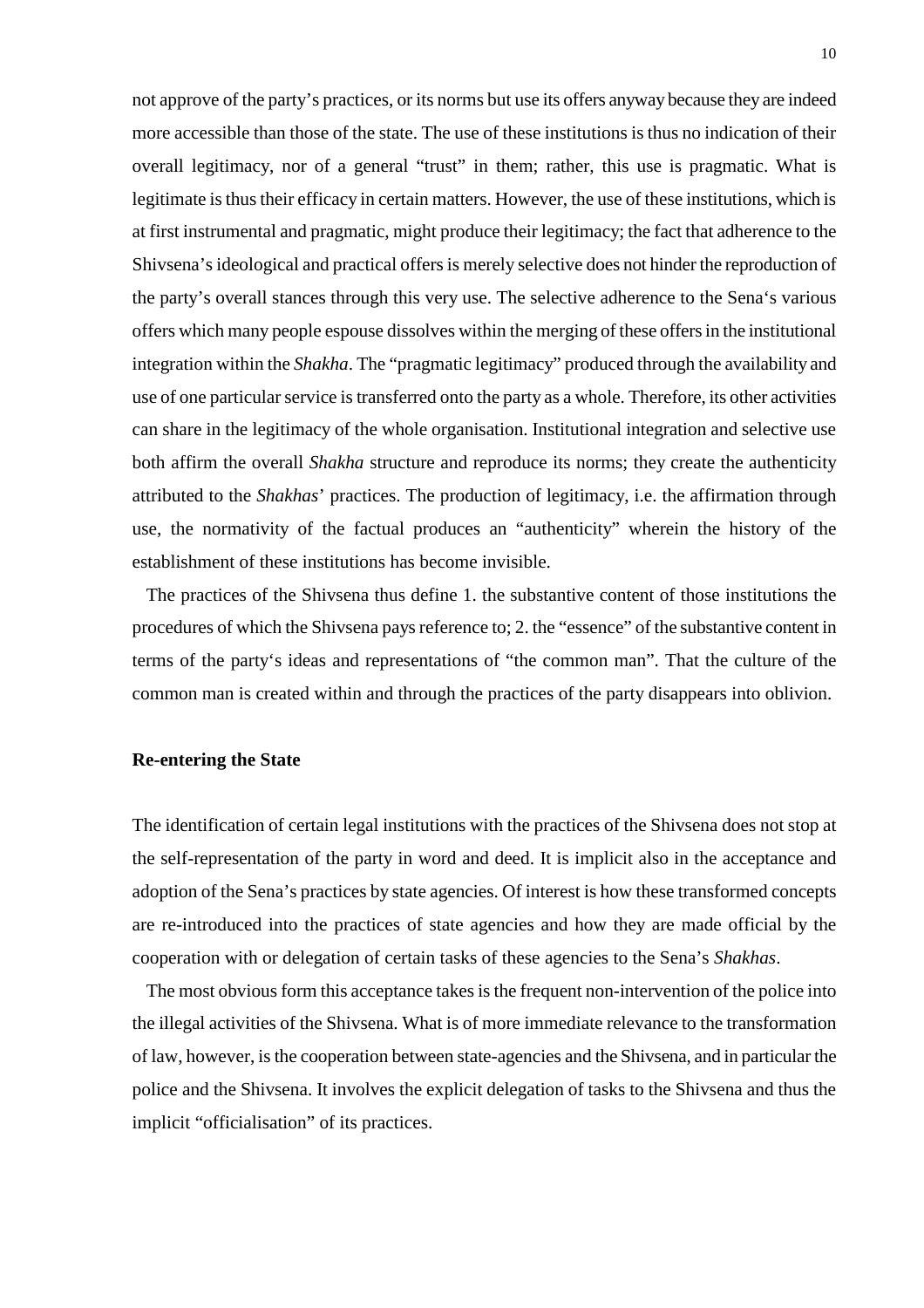In most areas of the city the police is addressed in many a dispute; these range from family disputes (between mother and daughter-in-law, between father and son, between brothers, between spouses), quarrels over water taps or other public facilities, over financial transactions that have gone wrong, over fraud and violence. In many areas the police delegates the resolution of these disputes to the *Shakhas*: "If you want to solve anything with the police you have to be with the *Shakha*. The police will send you to the *Shakha*," explained a Muslim resident of Mumbai. As Madhokar Sarpotdar, a prominent Shivsena leader, explained: "Some people go to the police, some go to the *Shakha*. We then cooperate with the police." The police likewise cooperate with the *Pramukhs*, the leaders of the *Shakhas*, and are legitimised, as former Police Commissioner Tyagi<sup>7</sup> put the matter in an interview, by the new policy of "community policing like in America."

 In matters of law and order the police frequently co-operates with the *Shakhas* and relies on their executive powers as well. The various constellations of "illegality" present in the so-called informal economy of the city are "supervised" by the *Shakhas*: licenses or tenure are granted, checks placed on certain activities and access is channelled by the *Pramukhs*. Moreover, the police often operate according to the orders of the *Shakha Pramukhs*.

 If someone wanted to contest a ruling by a *Shakha* court in a state court he or she is not only faced with the efficient and violent ways of the Shivsena to impose their rulings, but also with the fact that hardly any case against a member of the Shivsena has been decided against the Shivsena. Most of them are pending, and many lapse somehow or other. The reluctance of the judiciary to act against the Shivsena is explained partly by what a police officer once related in his disposition before the Srikrishna commission<sup>8</sup>: Fear of chaos prevented taking counter-measures against the party's activities. The Srikrishna Commission's initial ineffectiveness is the best example of the immunity awarded to the Shivsena: While the commission held the party and its leaders responsible for the 1993 riots in Mumbai (Srikrishna Commission Report 1998), its findings were not admitted as legal evidence and its indictment did not have any legal (let alone other) consequences for those indicted. Now the Supreme Court ordered the government of Maharashtra to open criminal investigations – but not against the Shivsena; only police officers charged with

<sup>&</sup>lt;sup>7</sup> Former Police Commissioner Tyagi has become a member of the Shivsena. He also has a case of murder pending against him in relation to the killing of nine unarmed Muslim youths during the riots in Mumbai in 1992 on his orders. <sup>8</sup>The Srikrishna Commission was commissioned to inquire into the circumstances of the riots in Mumbai in 1992/93. In his report Justice Srikrishna indicted many Shivsena leaders, and above all Bal Thackeray to have instigated and organised rioting.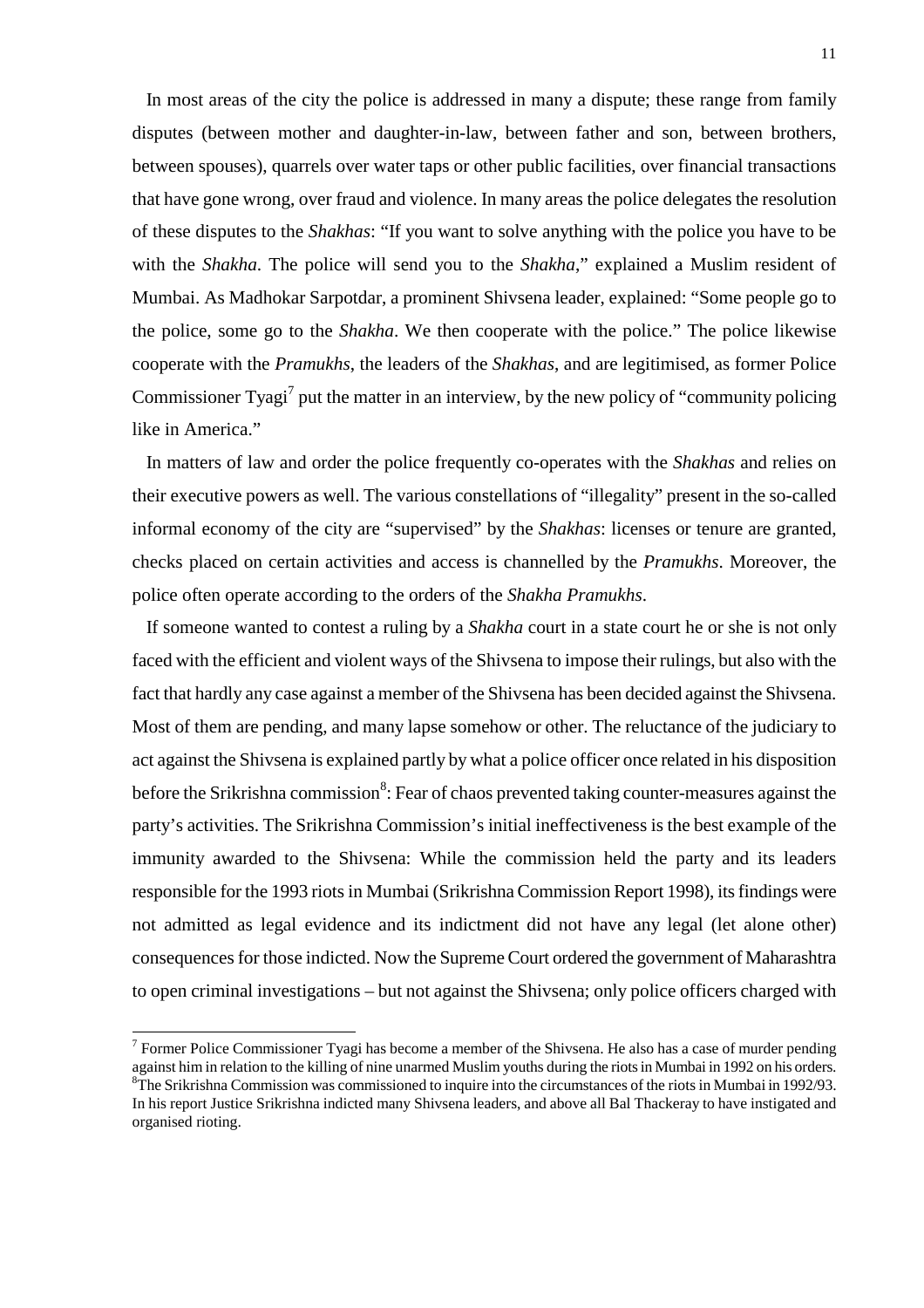atrocities were investigated. The fact that the state, independent from the Hindutva forces, $^9$  took – implicitly – the side of those whom it held guilty of offences punishable by law by not sanctioning their activities, made the system appear as a farce in the eyes of those who had been victims of the Sena's violence. The claim to the justness of Hindu dominance and to the justness of Hindu violence (or at least its understandable and excusable "irrational" nature) seemed to be affirmed by the fact that legality and illegality were irrelevant in relation to Hindu-nationalist violence.

 The transformation of the democratic idea under the slogan of "unity in diversity" into a majoritarian definition of citizens' rights succeeded not simply via the electoral expansion of the parties propounding such a vision of legitimate participation; rather, the spread of this logic of entitlement succeeded through its increasing "presentability". This presentability was produced not simply by the increase in formal powers of the parties advocating such a vision of the body politic but even more so by the fact that the limits to their control over the formal institutions of power did not affect them detrimentally. That the independent institutions of the state joined in their endeavour simply by not sanctioning their undertakings enhanced the power of these majoritarian definitions of rights and entitlements, as these were not imposed onto the social environment but recreated in the environment's practices. The acceptability awarded by the political competitors tolerating the lack of sanctions against the braking of state law, this "third party acceptance" paved the way for the expansion of the new conceptualisation of the relation of legality and legitimacy. It was not that the contending parties and institutions adopted the justificatory logic of the Shivsena. Rather, the lack of sanctions was due to a complex intermeshing of strategies and motives by the various institutions. It is those various strategies of instrumentalisation and of avoidance that parties like the Congress follow which narrow the limits of civil society. Public acceptance, whatever its diverse reasons may be, opened the space for the attempt to re-set the issues of public norms and to monopolise the determination of the primacy of issues. Moreover, it entrenched the situation set by these practices.

 $^{9}$ *Hindutva*, literally "Hindu-ness" is the self-description of the programmatic stance of the various Hindu-nationalist organisations. The "Sangh Parivar" the "family" of the RSS (Rashtriya Swayamsevak Sangh – National Association of Volunteers), i.e. the RSS and its sub-organisation, like the BJP (Bharatiya Janata Party – National Peoples Party), VHP (Vishwa Hindu Parishad – World Hindu Council), Bajrang Dal, etc. are the dominant force; but there are also independent Hindu-nationalist organisations, like the Shivsena, that espouse *Hindutva*.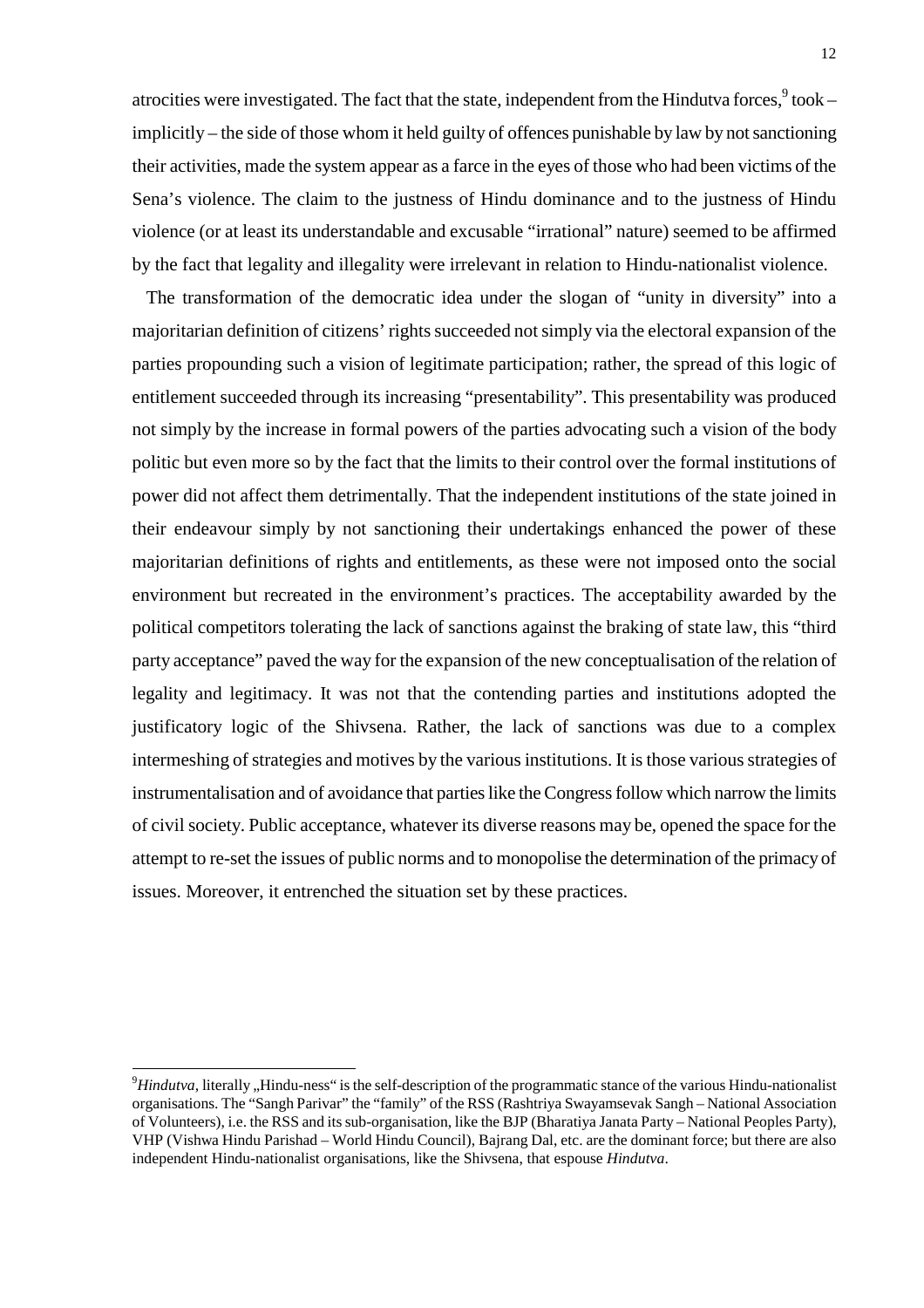#### **Pluralist Pressures**

*Shakha Pramukhs* are not the only providers of services, and they compete with a variety of "local leaders", social workers – a rather vague term which can relate to a wide array of activities in the city -, *dadas* (strongman), "slumlords", *goondas* (local gangsters), as well as self help organisations, NGOs and the police in the field of setting rules and generating law (see also Panwalkar 1998). The institutions of *Dada* and *Dalal* (middle men) have been part of the city's modes of governance ever since its rapid expansion during industrialisation (Chandavarkar 1981; 1994: 168-238). The Shivsena has in no way driven out other organisations, nor has it won predominance over its competitors everywhere. The degree of dominance of the *Shakha* differs from area to area and depends on various factors: the strength of the competitors, be they gangs or *dadas*, political parties or NGOs; it depends on the potential of the area in terms of revenue and votes; or the need in an area for extra-state services. In some areas the Shivsena is hardly active at all, for example in some of the Muslim areas of central Mumbai, but also in others were it lost the competition with its rivals or where the specific services of the organisation are of little value to the residents.

 The positions of the various agents in matters of conflict, of distribution and allocation have always been precarious (Chandavarkar 1998: 191-193). They have been and are restricted by demands of reciprocity, competition with rivals, and the expectations of their clients. Communities can and do reject leaders. Moreover, the term "community leader" is often misleading; it assumes a higher degree of social integration of neighbourhoods than is often the case and it assumes a higher degree of authority than those leaders necessarily hold: their "lead" is often situational, as is the "community" formed around particular issues. As a "community" they make use of "community leaders" in particular situations when such collective representation towards a situational outside, be it the state or another "community", is demanded. Thus, leaders are leaders in particular situations and the integration of the entity they represent is often subject to the issues at hand.

 Above all, the sway of self-proclaimed leaders is shaky. The influence of the *Dalals* derives from their connection to political parties. Political parties are interested mainly in voters. Local leaders, in order to be able to provide parties with voters and thus get influence within the state administration in return which is the base for their local support, need to pay heed to the interests of the residents – as these have the option of favouring the competitor. The competition between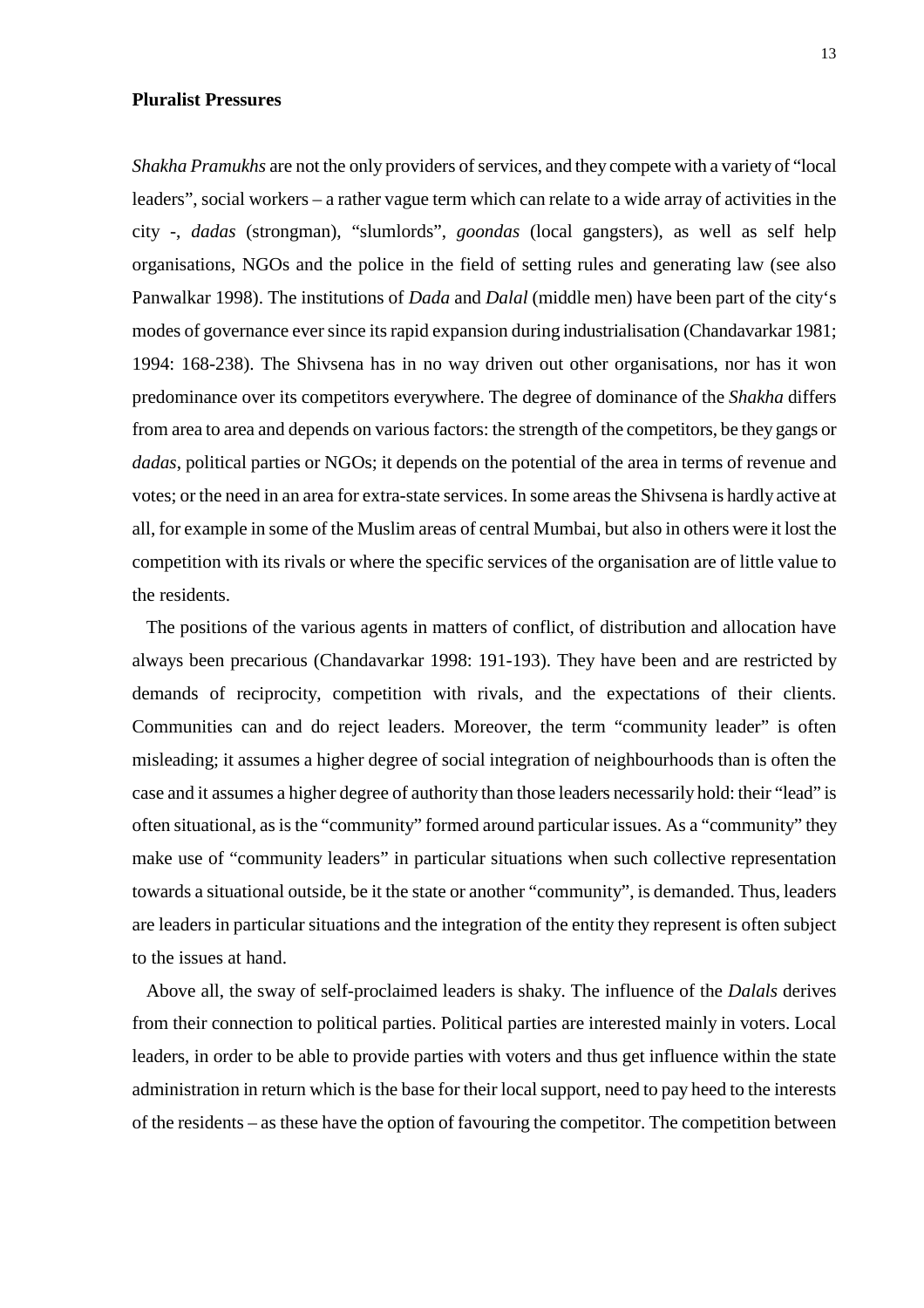various local leaders or local strongmen over an area constitutes a possibility for the residents of an area to bind these local leaders to their interests. Thus, because of the direct or indirect involvement of these various local agencies in democratically organised party politics, competition means the adaptation to demands from the side of voters as well as to offers of competitors to voters.

 This also holds for the competition of *Shakha Pramukhs* over party posts within the party structures. For party-internal competition the rule is: "If you can't bring a mob you are a flop," as one *Shakha Pramukh* who hoped to rise high in the party put it in an interview. A "mob" can be bought, but a "mob" knows its price. And a "mob" is a "mob" only when the right price is paid, because otherwise it is a "community" with its own priorities and demands towards the bidders. One housing society of a Mumbai slum, for example, agreed to operate as a "mob" in turn for the improvement of local water connections. Another demanded public toilets in return for agitating for the Shivsena leader. The influence of the competing bidders is thus dependent also on the offers they can make in terms of these priorities and demands even where the competition between the various agents has turned into an arms race  $-$  as it has at times.<sup>10</sup>

 An example of such strategic adaptations would be the definition of women's rights as practised in the Shivsena courts, as they often deal with family matters of alimentation and violence. Women's rights are generally one of the favourite subjects of Hindu-nationalism where they are redefined in terms of communal antagonism: Protecting women's rights turns into a way of protecting Hindu culture (and protecting Muslim women from their men).<sup>11</sup> In the daily practice of the Shivsena these issues are often dealt with in contradictory ways, differing from one Shakha to the other, as well as depending on the specific local constellation and demands. While in one case of a women demanding alimentation from a gambling or drinking husband a Shakha Pramukh might tell her of her wifely duty to endure and send her away, in another case a Pramukh might gather a group of women, search for the husband, beat him up and threaten him with further action if he does not comply to his duties as head of the family. Through the Shakhas, but also independently, some of these newly defined ideas of women's rights have entered also into the practices of the police.

 $10$  Political parties compete not only in winning over individual candidates but also in who can put up the candidate with more clout. Thus, Abu Asim Azmi, the president of the Mumbai branch of the Samajwadi Party, claimed shortly after the municipal election of 1997 that the party had seen itself forced to put up candidates with dubious credentials but enough muscle-power to stand up to the Shivsena candidates. Such a race tends to turn into an arms race, so that in the end local standing is only determined by muscle-power and its technical equivalents.

<sup>&</sup>lt;sup>11</sup>See Butalia and Sarkar (eds.) 1995, on the Shivsena in particular Sikata Banerjee 1995, p. 216 – 232.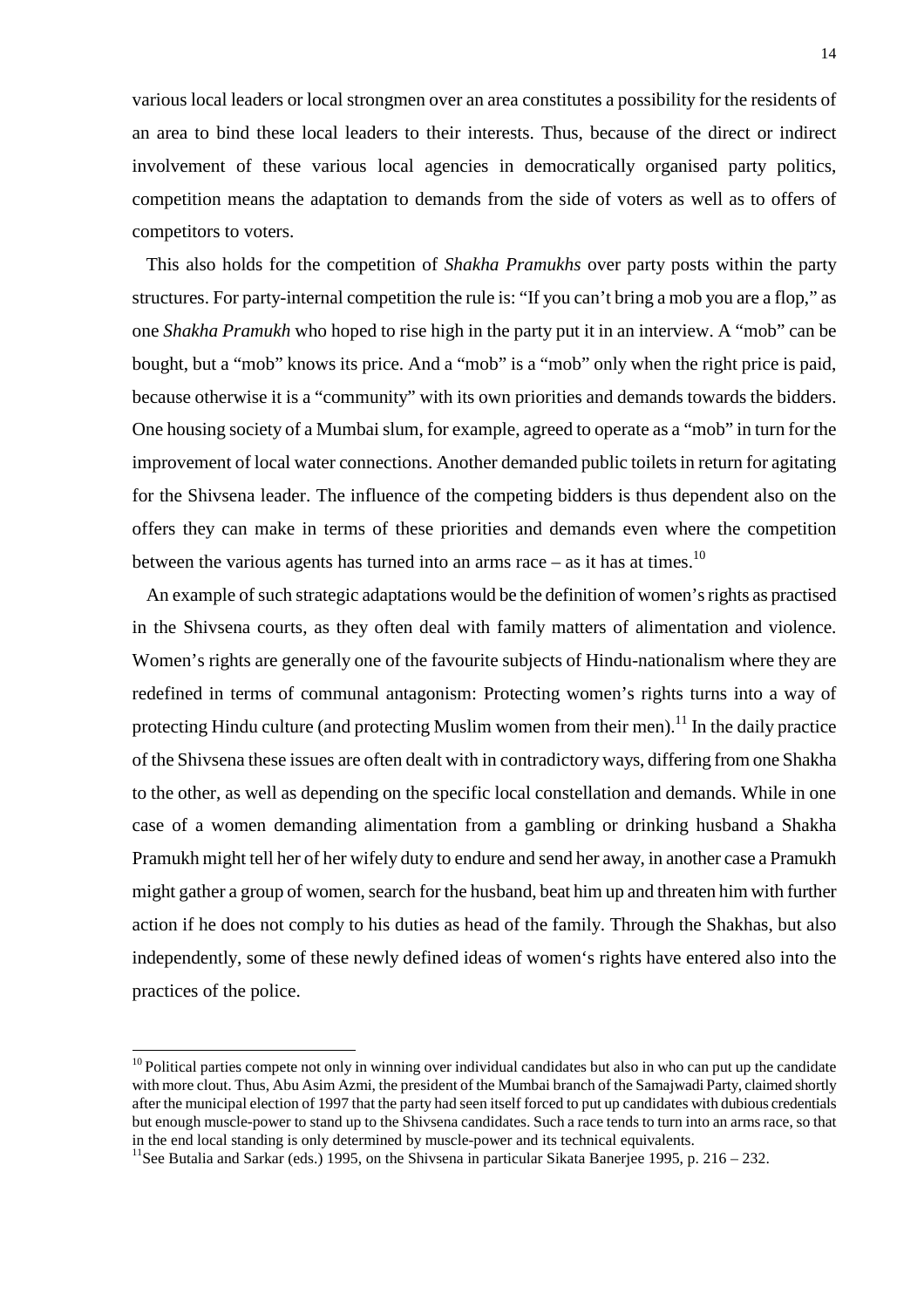More complex are labour issues where the Shivsena has also espoused contradictory positions not only consecutively but even simultaneously. It generally favours a management friendly policy<sup>12</sup> and self-help schemes for those made redundant (Purandare 1999). It has affirmed this stance by busting unions unfavourable to management (Gupta 1982; Purandare 1999). It has often been able to gain employment for its own clients when members of radical unions were sacked. This trapped the Shivsena unions in a difficult position because they had to pay heed to the demands of the new workers towards the management as these were their clients. On April  $25<sup>th</sup>$ 2001, for example, the Shivsena Unions took part in a general *bandh* (closure, strike) protesting the governments suggestions to make labour laws more flexible (Hensman 2001), a measure that was clearly out of line of their general management-friendly stance and their hostility against militant unions. Earlier they had taken up the workers stance against the closure of the Balco steal plant in Chhattisgarh. Both were possibly strategies to strengthen the Sena's base among unionised workers.

 The Shivsena is particularly apt at programmatic adaptations as it has never given much concern for programmatic consistency but has favoured action. "I don't believe in programmes," declares Bal Thackeray. "In the last 40 years too many manifestos have been published and then consigned to the dustbin. I believe in implementing..."<sup>13</sup> The party has shown a considerable degree of flexibility or opportunism and once, for the period of two weeks, even voiced socialist demands. Its vague reference to all sorts of traditions and its practice of singular rulings specific to a case keeps its "content" flexible, to be adapted to opportunity structures in the public discourse. It can shift its militancy from one daily issue to the next and re-interpret its agenda in terms of the demands made by its clients and in terms of public discourses. Thus the "occupation" of a definition of a legal institution is never complete, nor is the definition of the Shivsena final but always dependent on the relations determining the specific issue at hand.

 These shifts in positions are closely related to local relations of power and dependent on the individual *Shakha Pramukh's* interests: interests in votes are opposed to interests in kickbacks from industry. Both have an ambivalent relation to "donations" from residents who might on the one hand have to pay for the jobs that they get due to the Shivsena's pressure politics in local companies, and who on the other hand might detest the extortion and shift their electoral allegiance elsewhere. Whether the swap of patrons is possible and is actually done is dependent

 $12$  See for example the Guidelines of the Bharatiya Kamgar Sena, the Sena's general Union, published in Marmik, the Sena's weekly magazine, in 1968.<br><sup>13</sup>Bal Thackeray in an Interview in The Week, 10-16.7.1988, p 45.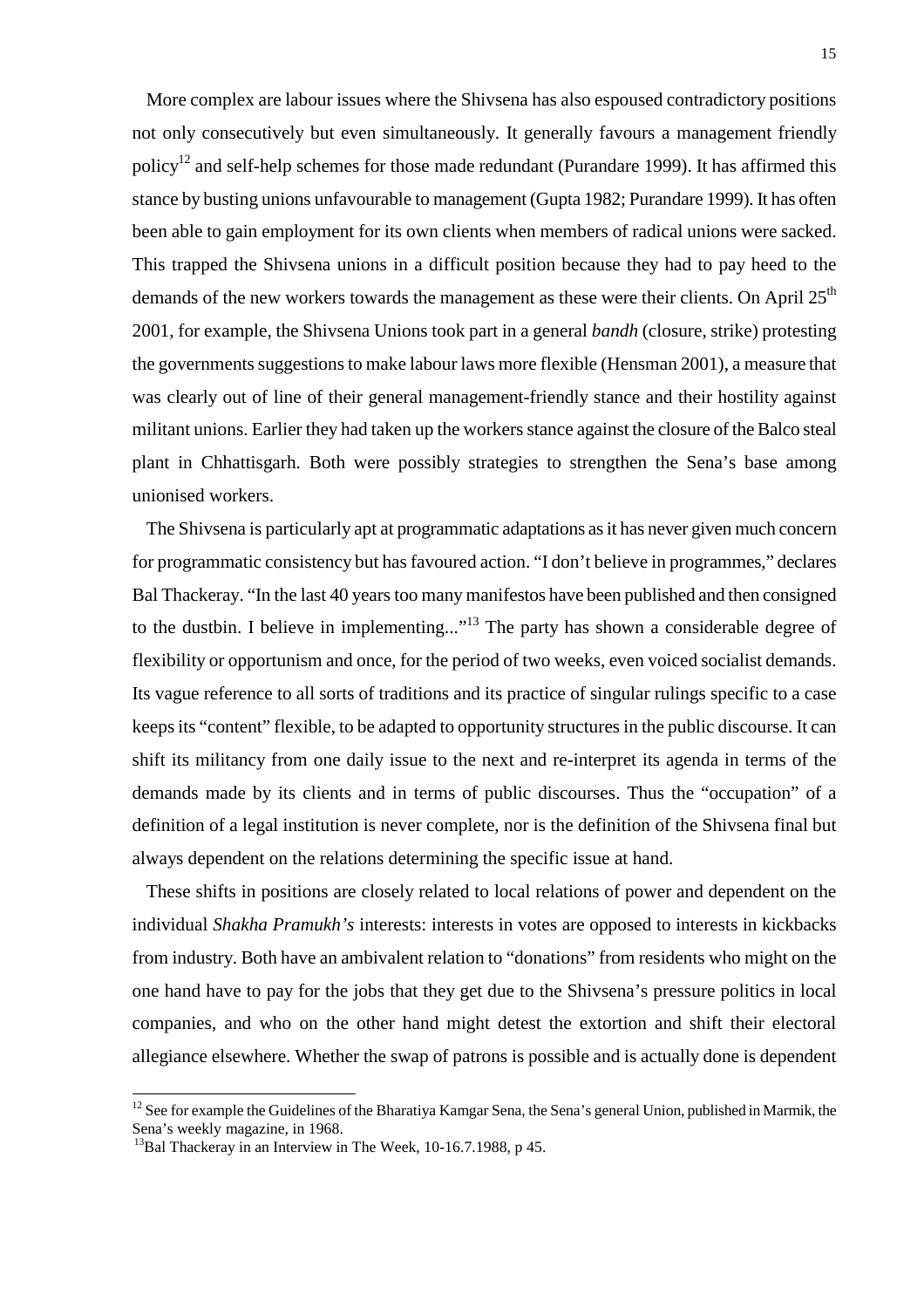again on whether the competitors to the Shivsena in the area are alternative political parties or mainly commercial criminal enterprises – in which case many will prefer the Shivsena's extortion to that of a purely criminal gang, as the latter are less efficient in bringing about public services because they are less well connected to the Municipality than the Shivsena. If however, the Shivsena's competitors are other political parties with an alternative system of patronage or their own party comrades, the competition will take another course.

 Within the logic of competitive patronage the exclusionary principles of the Shivsena are partly modified. Populism takes precedence. As long as people seek access to the Sena, they can lose possible stigmata of being an illegitimate participant in the city's largesse - at least as long as their votes are considered relevant: Belonging to the Sena is a means of belonging to the legitimate ingroup simply because the Sena relies on its mass base. As a political party with aspirations for the formal institutions of government and therefore tied to democratic procedures, it is interested in as large a mass base as possible. Where minority groups or those that the party defines as the public enemy are relevant in terms of local elections, they might – at least temporarily – be considered in their demands. A continuous example of this opportunism is the party's stance towards the rights and demands of the various Dalit groups in the city and the state of Maharashtra: Generally fiercely opposed to caste based quotas (while in favour of regional quotas and son-of-soil policies) and often having made explicit this opposition with violence against Dalit political organisations, the Shivsena has wooed all sections of the Dalits ever since they have entered into a successful coalition with the Congress party (and the NCP) and ousted the Sena from the state government. The "others" are always those "who won't cause us damage because they are not included into the voters list" (Manohar Joshi, former Shivsena Chief Minister of Maharashtra, in Asian Age).

 However, while the Shivsena competes in terms of clients with NGOs, community leaders or *dadas*, and while it competes for these clients in terms of votes with other political parties, it has an advantage in its integration of the various positions of the formal and informal positions of power. This advantage is shared with few other organisations, and when the party perceives competition as threatening its specific offer and thus its niche in the landscape of relations of domination, its reaction is fierce. It once but eliminated the gang of Arun Gowli with the help of the police; Gowli had started Shakhas himself and had been successful in attracting many Sainiks. Thus the checks and balances inherent in the competition and the dependency on voter support are precarious as the Shivsena can, where it has enough strength, eliminate its rivals and base its local rule on a clearly defined in-group, excluding many completely.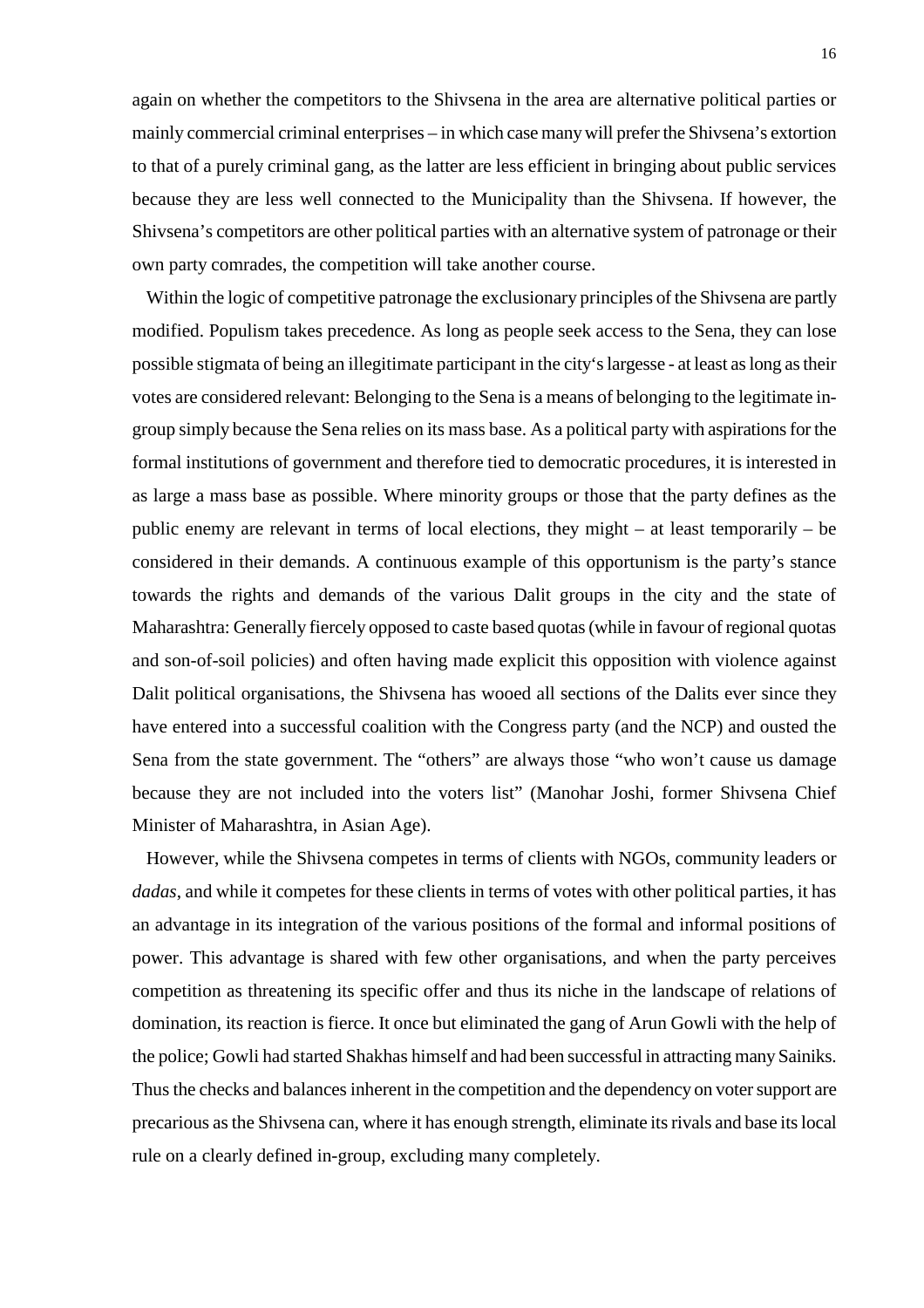Moreover, some of its competitors, particularly the Congress party, have made good use of the Sena's services themselves and have locally developed more cooperative than competitive relations with the party (Gupta 1982, 176/177; Ribeiro 1999). Alliances restructure and diminish the checks and balances inherent in the competition over voter support. However, party alliances do not diminish internal party competition. To repeat: There the rule that "If you can't bring a mob you are a flop" binds Pramukhs with aspirations to higher posts to the frequently diverse interests of their clients.

 The processes described above could be analysed as the shift from the rule of law to the rule of force. However, this rule of force is precarious. It is precarious in a particular way that is determined by the rules governing the interaction of the actors involved in local governmental tasks. In many ways the terms of the competition between the various agencies active in the field of adjudication and regulation, up to the competition between *Shakha Pramukhs* over party posts are structured by state law. On the one hand the state and state law are central as they are to be occupied, to be captured, to be the vehicle of a particular set of law. On the other hand the state and state law are central in that they still structure the terms through which non-state actors introduce their laws into state practice, as well as the conditions within which they act and compete with each other. Above all the form and means of competition are shaped by the compulsions of democracy. The rules which govern the chances to succeed in this competition are those of democratic party competition – because those offices are acquired through democratic means – are also those which provide the easiest access to and control over the still lucrative resources of the state.

 However, this suggests a process more ambivalent and more open than is necessarily the case: to what extent state structuring of the competition in the field produces the continuous precariousness of emerging monopolies and binds the competitors to the demands of their clients and to what extent state law is one instrument to bind power by dispersing it, or whether it creates monopolies in itself is an empirical question.

 However, the formal and informal decentralisation of judicial tasks in this case has the paradoxical effect that it triggers the "capturing of the state" by those non-governmental organisations that have posed as the alternative to the state, by the entering into state practices of their particular versions of law. At the same time this "capturing" of the state triggered by deétatisation is inhibited or structured in its means by state law which inadvertently forces the "captors" to adhere to the demands and ideas of law brought into the fray by their clients. It is the rules of the common political space which most of these actors are directly or indirectly involved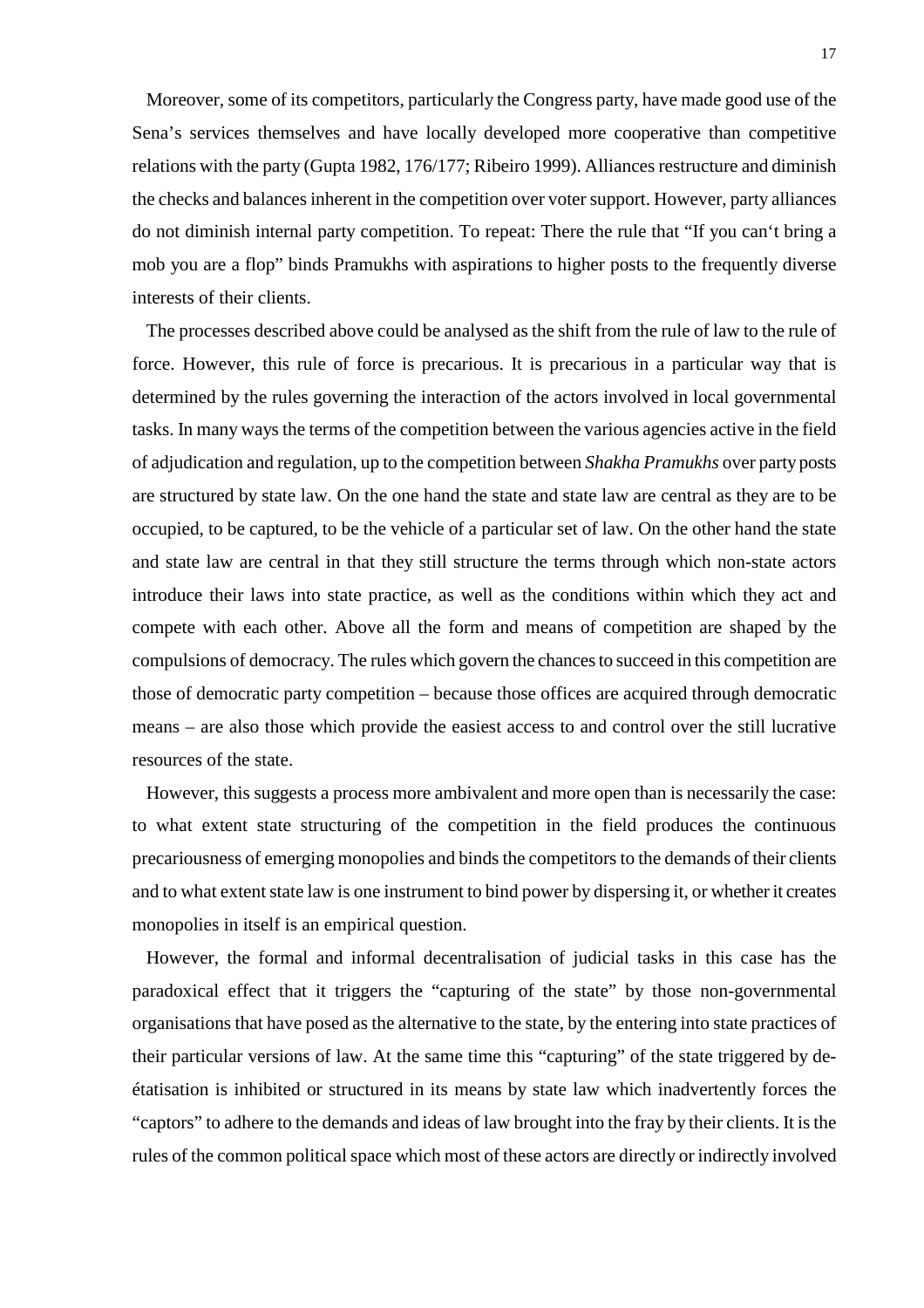in. In Mumbai the power of the various actors and the establishment of monopolies over jurisdiction and legislation are always subject to the competition within the democratically organised access to control. This produces a specific form and determines specific means of competition, not abolishing other possible means but limiting them within the confines of really existing alternatives. It opens up the process of the generation of law to continuous transformations related to the plurality of demands. Other political situations might generate other rules of interaction and interrelation and therefore other possibilities for monopolisations or pluralisations.

## **New modes of governance**

Looking at the local establishment of the Shivsena it becomes clear that organisations that are involved in governmental tasks, be they administrative, charitable, judicial or others, transform the operative legal order in their practices. Not only is the relation between productive, distributive and regulative/legislative tasks more intricate than currently fashionable policies of subsidiarity assume, and law is generated in practices that are formally not concerned with legislation. Also, the "laws" generated in organisational practices become part of the operative legal order and are, through the interaction of these institutions, re-introduced into the practices of state agencies. The character of the institutional integration which the Shivsena has achieved with agencies of the state is quite novel and differs from the earlier versions of the complementation of the state agencies in governance by alternative institutions. The Shivsena's competitors and its forerunners and models in urban governance systems have all operated as intermediaries between the locality and the state (or industry). They have mostly earned their incomes from both sides and many have integrated activities of control and those of provision or articulation. In terms of law making, earlier settings were plural in the sense of various distinct rules covering distinct settings; now, most actors involved in the field are intent on "capturing the state". This competition is carried out not merely by advocating as "right" specific versions of law (possibly all referring to the same institution), but rather by creating them in practice and striving to integrate these into the practices of state agencies. The different versions and interpretations of law that are the outcome of different organisational practices, different organisational interests and compulsions resulting from different positions within the institutional constellation, stand in direct competition with each other to be endorsed and incorporated by the state agencies. Partly related to this intent, partly resulting from the state agencies' efforts at delegating particular tasks, the institutional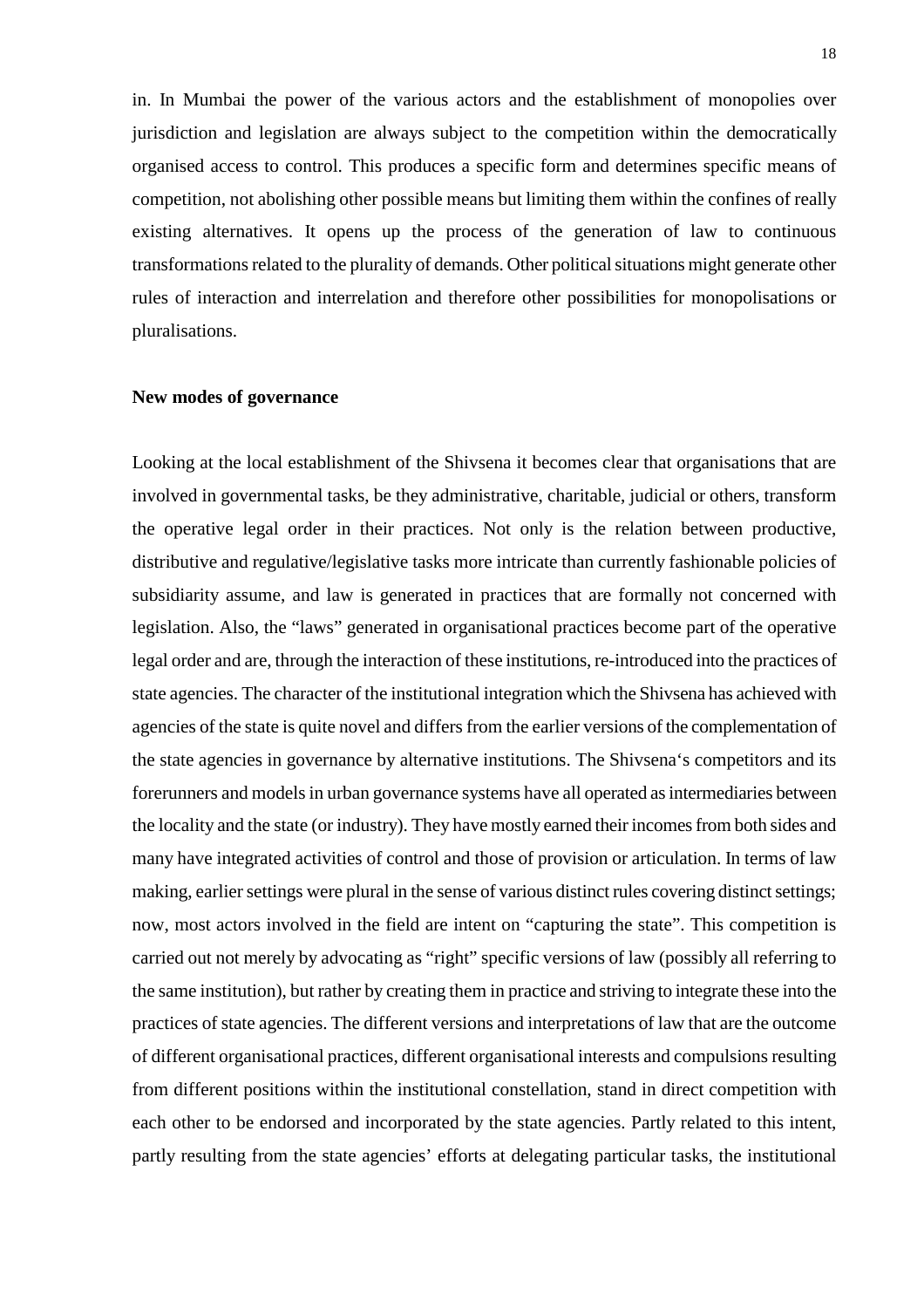integration between some of the non-state actors and state agencies is intricate; particularly so in the case of the Shivsena.

 In this situation of governance, state law is transformed by the practices of non-state actors that take on governmental roles. State law is transformed both through its incorporation into the competing versions of unnamed law and through the introduction of unnamed law into the practices of state agencies. What is at stake is thus the production of a relatively integrated operative legal order in the interactions of various actors involved in the field of regulation and adjudication. This distinguishes these processes of legal pluralism from situations where distinct sets of law operate parallel, in competition with or in subsidiary relation to one another. In question are thus the conditions under which these processes of the generation of an operative legal order tend towards homogenising or monopolising norm setting, or sway continuously between phases of homogenisation and phases of pluralisation. We have seen in the case of Mumbai the role of the state and of state law in structuring the institutional constellation and in determining, or at least influencing the terms and means of pluralisation as well as monopolisation.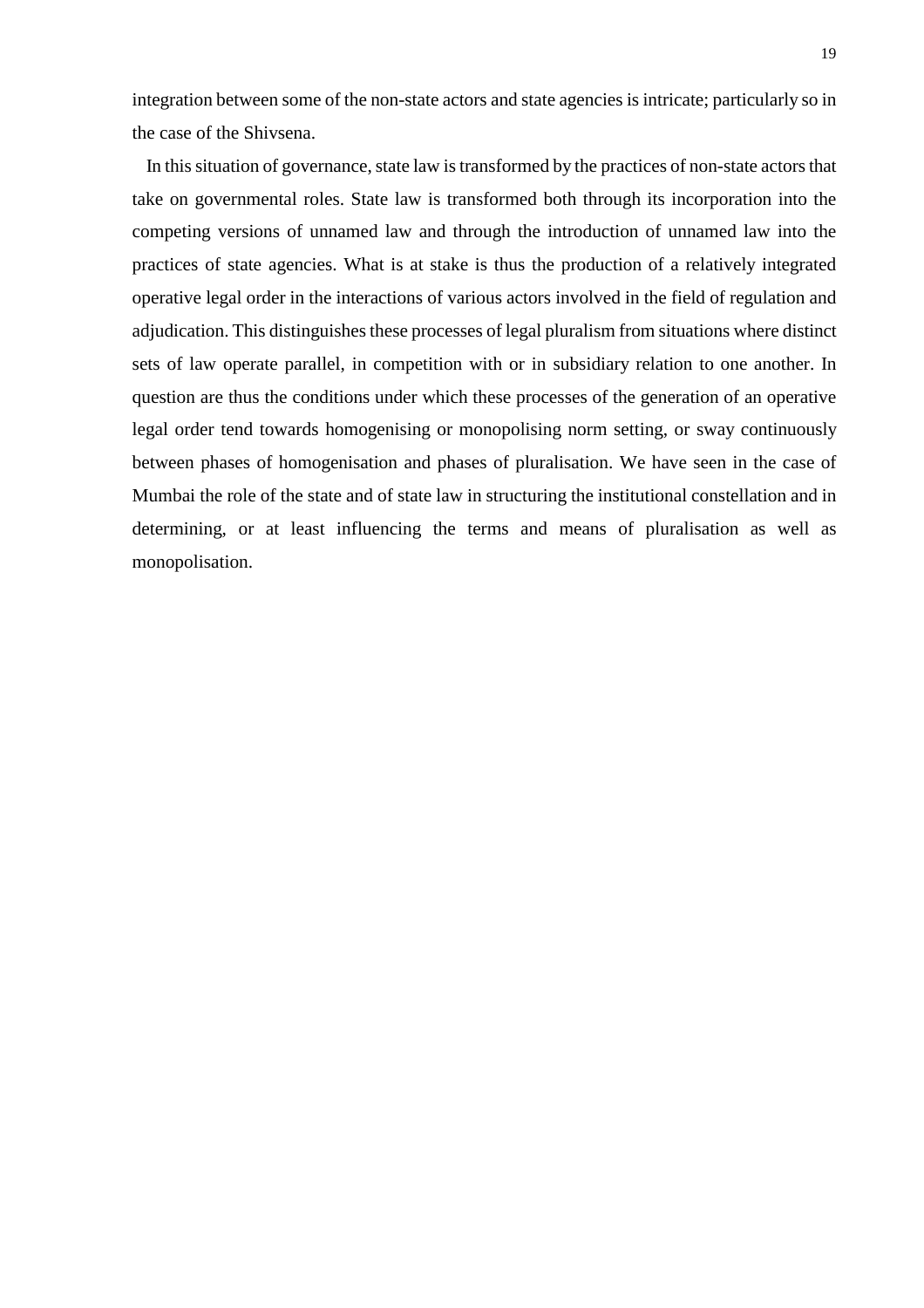## **Reference**

Banerjee, Sikata 1995. Hindu Nationalism and the Construction of Women: The Shiv Sena Organises Women in Bombay, In: Urvashi Butalia and Tanika Sarkar (eds.) *Women and the Hindu Right*: *A Collection of Essays*, New Delhi: Kali for Women, 216 - 232.

Butalia, Urvashi and Tanika Sarkar (eds.) 1995. *Women and the Hindu Right: A Collection of Essays*. New Delhi: Kali for Women.

Chandavarkar, Rajnarayan 1981. Worker's Politics and the Mill Districts in Bombay between the Wars, In: *Modern Asian Studies* 15(3): 603 - 647.

Chandavarkar, Rajnarayan 1994. *The Origins of Industrial Capitalism in India; Business Strategies and the Working Classses in Bombay, 1900-1940*. Cambridge: Cambridge University Press.

Chandavarkar, Rajnarayan 1998. *Imperial Power and Popular Politics; Class Resistance and the State in India 1850-1950*. Cambridge: Cambridge University Press.

Fitzpatrick, Peter 1983. Law, Plurality, and Underdevelopment, In: Sugarman, David (ed.) *Legality, Ideology and the State*. London, Academic Press, 159-182.

Galanter, Marc (with Upendra Baxi) 1997. Panchayat Justice: An Indian Experiment in Legal Access, In: Marc Galanter: Law and Society in Modern India, 54 – 91.

Gupta, Dipankar 1982. *Nativism in a Metropolis: The Shiv Sena in Bombay*, Delhi: Manohar.

Hansen, Thomas Blom 1996. Recuperating Masculinity: Hindu Nationalism, Violence and the Exorcism of the Muslim ,Other´. In: *Critique of Social Anthropology* 16(2): 137 - 172.

Hensman, Rohini 2001. The Impact of Globalisation on Employment in India and Responses from the Formal and Informal Sectors. In: CLARA Working Paper, No. 15, Amsterdam.